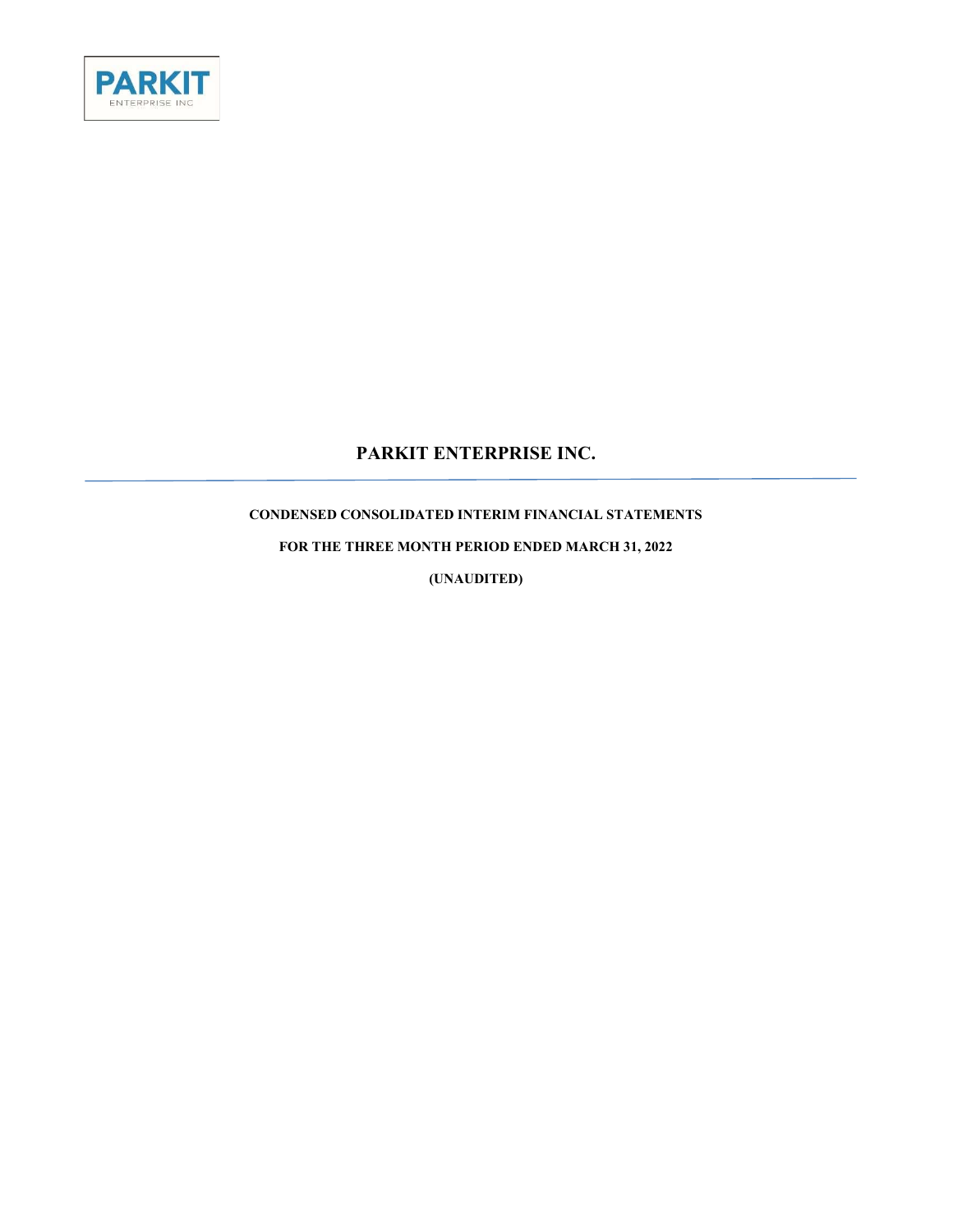## Notice of No Auditor Review of Interim Financial Statements

Under National Instrument 51-102, Part 4, subsection 4.3 (3) (a), if an auditor has not performed a review of the condensed consolidated interim financial statements, they must be accompanied by a notice indicating that an auditor has not reviewed the condensed consolidated interim financial statements.

The accompanying unaudited condensed consolidated interim financial statements of the Company have been prepared by and are the responsibility of the Company's management.

The Company's independent auditor has not performed a review of these condensed consolidated interim financial statements in accordance with standards established by the Chartered Professional Accountants of Canada for a review of condensed consolidated interim financial statements by an entity's auditor.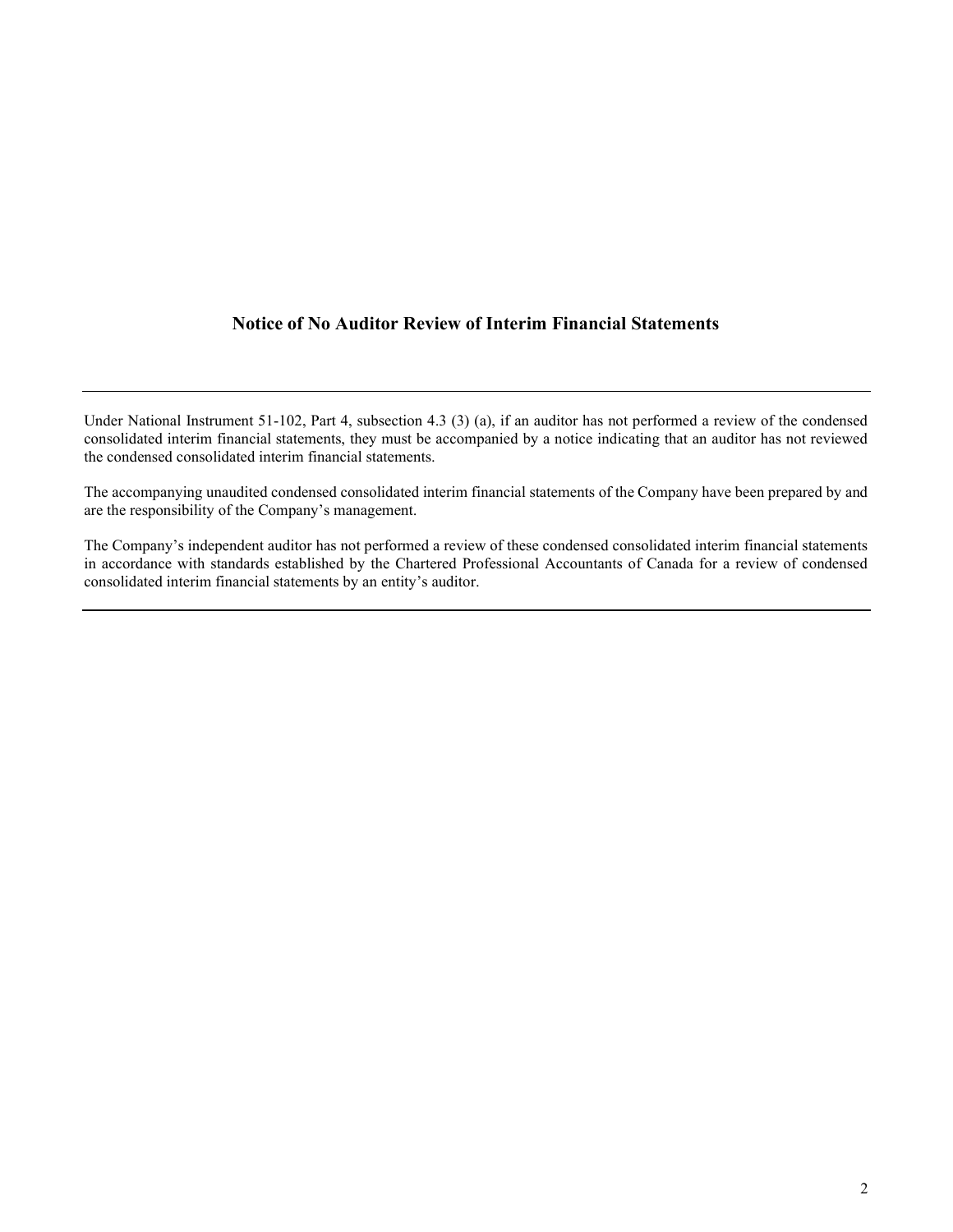#### PARKIT ENTERPRISE INC. CONDENSED CONSOLIDATED INTERIM STATEMENTS OF FINANCIAL POSITION (Expressed in Canadian Dollars) (Unaudited)

| <b>AS AT</b>                                                               | March 31,<br>2022   |               | December 31,<br>2021 |
|----------------------------------------------------------------------------|---------------------|---------------|----------------------|
| <b>ASSETS</b>                                                              |                     |               |                      |
| Investment properties (note 3)                                             | \$<br>157,453,378   | -S            | 140,213,868          |
| Investment in equity-accounted investees and long-term receivable (note 4) | 15,014,935          |               | 14,435,303           |
| Prepaid expenses and other assets (note 5)                                 | 1,878,721           |               | 140,137              |
| Accounts receivable (note 6)                                               | 1,045,337           |               | 1,054,139            |
| Cash                                                                       | 5,793,167           |               | 21,797,256           |
|                                                                            | \$<br>181, 185, 538 | \$            | 177,640,703          |
| <b>LIABILITIES AND EQUITY</b><br><b>Liabilities</b>                        |                     |               |                      |
| Debt (note 7)                                                              | \$<br>17,011,671    | <sup>\$</sup> | 17,126,214           |
| Accounts payable and other liabilities (note 8)                            | 3,841,058           |               | 2,188,409            |
|                                                                            | 20,852,729          |               | 19,314,623           |
| <b>Equity</b> (note 9)                                                     |                     |               |                      |
| Share capital                                                              | 171,398,901         |               | 168,898,901          |
| Contributed surplus                                                        | 3,175,065           |               | 3,175,065            |
| Deficit                                                                    | (14, 241, 157)      |               | (13, 747, 886)       |
|                                                                            | 160,332,809         |               | 158,326,080          |
|                                                                            | \$<br>181, 185, 538 | <sup>\$</sup> | 177,640,703          |

Commitments (note 4) Subsequent events (note 16)

Approved and authorized by the Board on May 25, 2022:

"Steven Scott" Director "Iqbal Khan" Director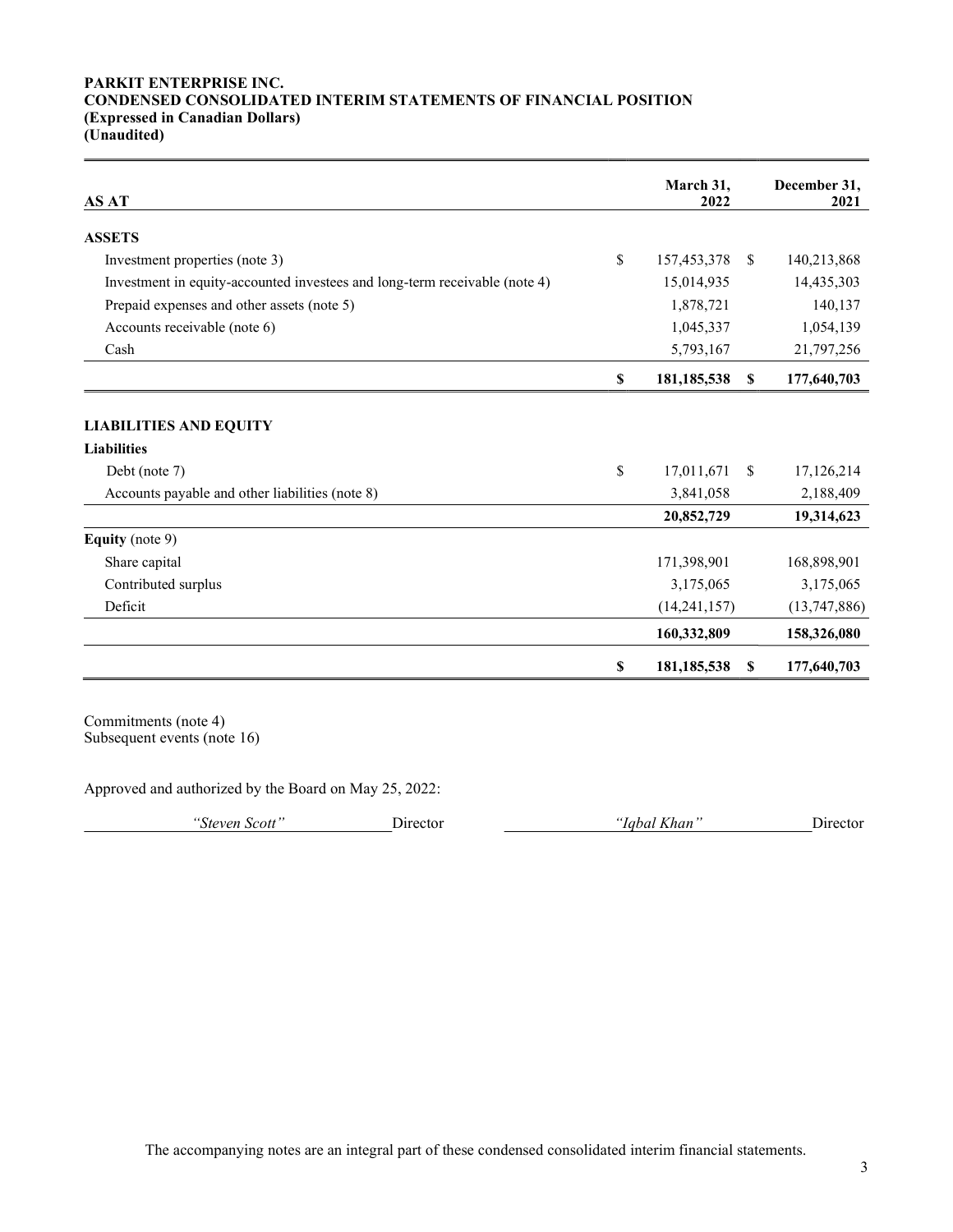### PARKIT ENTERPRISE INC. CONDENSED CONSOLIDATED INTERIM STATEMENTS OF OPERATIONS AND COMPREHENSIVE LOSS (Expressed in Canadian Dollars) (Unaudited)

|                                                                 |             | For the<br>three months<br>ended<br>March 31, 2022 | For the<br>three months<br>ended<br>March 31, 2021 |
|-----------------------------------------------------------------|-------------|----------------------------------------------------|----------------------------------------------------|
|                                                                 |             |                                                    |                                                    |
| Investment properties revenue                                   | \$          | 2,110,455 \$                                       | 594,696                                            |
| Investment properties expenses                                  |             | (1,242,420)                                        | (232, 423)                                         |
| Net rental income                                               |             | 868,035                                            | 362,273                                            |
| <b>Operating expenses</b>                                       |             |                                                    |                                                    |
| Share of (profit) loss from equity-accounted investees (note 4) |             | (39, 412)                                          | 315,855                                            |
| General and administrative expenses and other income (note 10)  |             | 351,966                                            | 338,290                                            |
| Transaction costs and land transfer taxes                       |             |                                                    | 1,103,901                                          |
| Depreciation (note 3)                                           |             | 864,211                                            | 187,480                                            |
| Finance costs (note 11)                                         |             | 184,541                                            | 242,662                                            |
|                                                                 |             | 1,361,306                                          | 2,188,188                                          |
| Loss before tax                                                 |             | (493, 271)                                         | (1,825,915)                                        |
| Income tax expense                                              |             |                                                    | (317)                                              |
| NET LOSS AND COMPREHENSIVE LOSS FOR THE PERIOD                  | $\mathbb S$ | $(493, 271)$ \$                                    | (1,826,232)                                        |
| Loss per share attributable to shareholders of the Company:     |             |                                                    |                                                    |
| <b>Basic</b>                                                    | \$          | $(0.00)$ \$                                        | (0.01)                                             |
| Diluted                                                         | \$          | $(0.00)$ \$                                        | (0.01)                                             |
| Weighted average number of common shares outstanding:           |             |                                                    |                                                    |
| Basic                                                           |             | 235,286,208                                        | 160,505,932                                        |
| Diluted                                                         |             | 232,286,208                                        | 160,505,932                                        |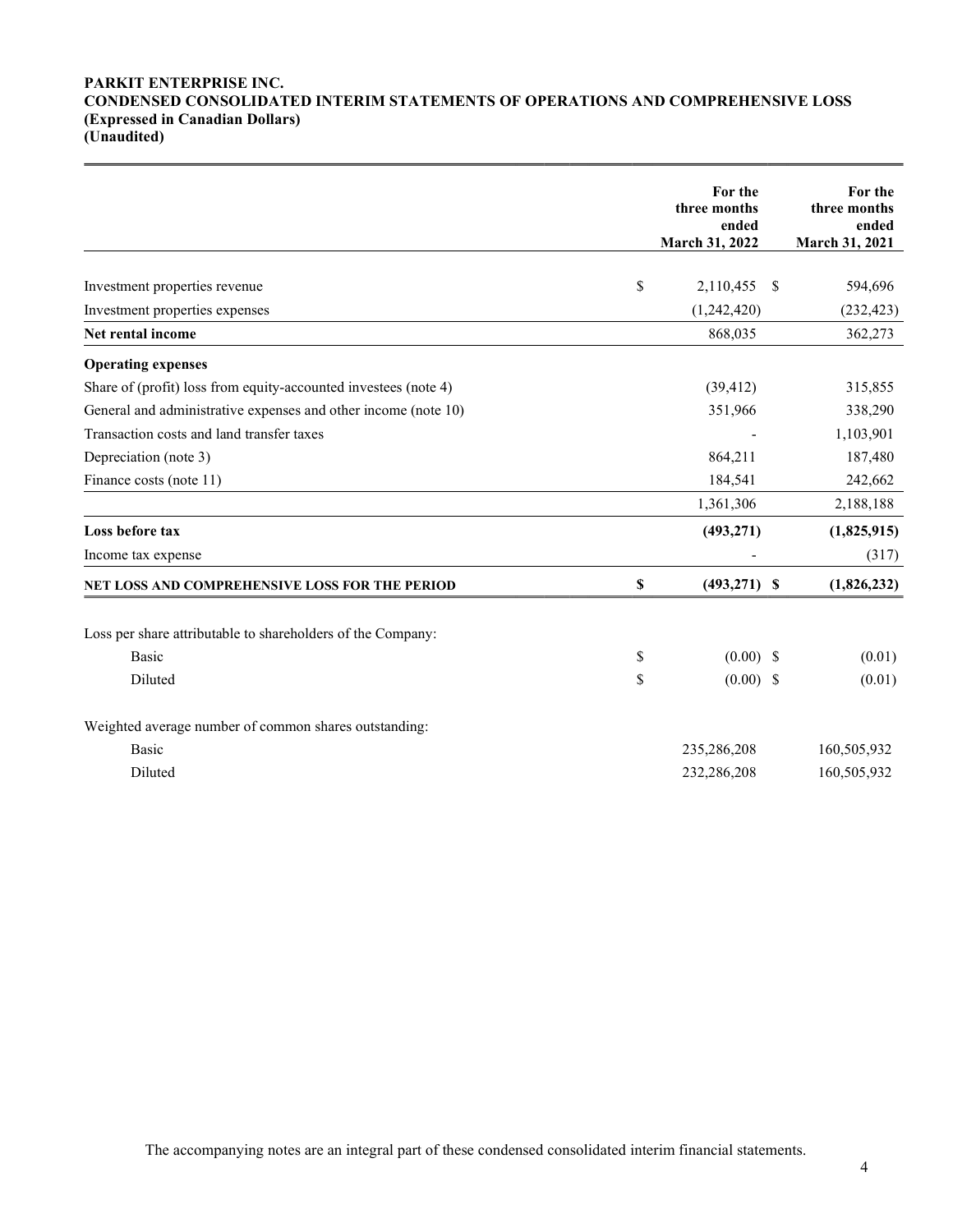## PARKIT ENTERPRISE INC. CONDENSED CONSOLIDATED INTERIM STATEMENTS OF CASH FLOWS (Expressed in Canadian Dollars) (Unaudited)

|                                                | For the<br>three months<br>ended<br>March 31,<br>2022 |             | For the<br>three months<br>ended<br>March 31,<br>2021 |
|------------------------------------------------|-------------------------------------------------------|-------------|-------------------------------------------------------|
| <b>OPERATING ACTIVITIES</b>                    |                                                       |             |                                                       |
| Net loss for the period                        | \$<br>(493, 271)                                      | - \$        | (1,826,232)                                           |
| Items not affecting cash:                      |                                                       |             |                                                       |
| Share of (profit) loss from joint venture      | (39, 412)                                             |             | 315,855                                               |
| Unrealized foreign exchange                    | 26,555                                                |             | 19,510                                                |
| Transaction costs and land transfer taxes      |                                                       |             | 1,103,901                                             |
| Depreciation                                   | 864,211                                               |             | 187,480                                               |
| Finance costs                                  | 184,541                                               |             | 242,662                                               |
| Changes in non-cash working capital items:     |                                                       |             |                                                       |
| Accounts receivable                            | 3,177                                                 |             | (27,798)                                              |
| Prepaid expenses and deposits                  | (1,623,084)                                           |             | (132, 246)                                            |
| Accounts payable and other liabilities         | 1,975,106                                             |             | 477,438                                               |
| Cash flows from operating activities           | 897,823                                               |             | 360,570                                               |
| <b>INVESTING ACTIVITIES</b>                    |                                                       |             |                                                       |
| Acquisition of investment properties           | (15, 925, 789)                                        |             | (36,749,500)                                          |
| Transaction costs and land transfer taxes      |                                                       |             | (1,219,446)                                           |
| Contributions to joint venture                 | (557, 692)                                            |             | (172, 456)                                            |
| Cash flows used in investing activities        | (16, 483, 481)                                        |             | (38, 141, 402)                                        |
| <b>FINANCING ACTIVITIES</b>                    |                                                       |             |                                                       |
| Proceeds from private placements               |                                                       |             | 125,261,003                                           |
| Share issuance costs                           |                                                       |             | (5,459,079)                                           |
| Proceeds from exercise of stock options        |                                                       |             | 28,000                                                |
| Repayment of debt                              | (119,461)                                             |             | (8,465,046)                                           |
| Interest paid                                  | (180, 012)                                            |             | (238, 494)                                            |
| Debt issuance costs                            | (115,500)                                             |             | (61,087)                                              |
| Cash flows (used in) from financing activities | (414, 973)                                            |             | 111,065,297                                           |
| Change in cash during the period               | (16,000,631)                                          |             | 73,284,465                                            |
| Effect of exchange rate changes on cash        | (3, 458)                                              |             | (3, 156)                                              |
| Cash, beginning of period                      | 21,797,256                                            |             | 9,140,322                                             |
| <b>CASH, END OF PERIOD</b>                     | \$<br>5,793,167                                       | $\mathbb S$ | 82,421,631                                            |

Supplemental information with respect to cash flows (note 14)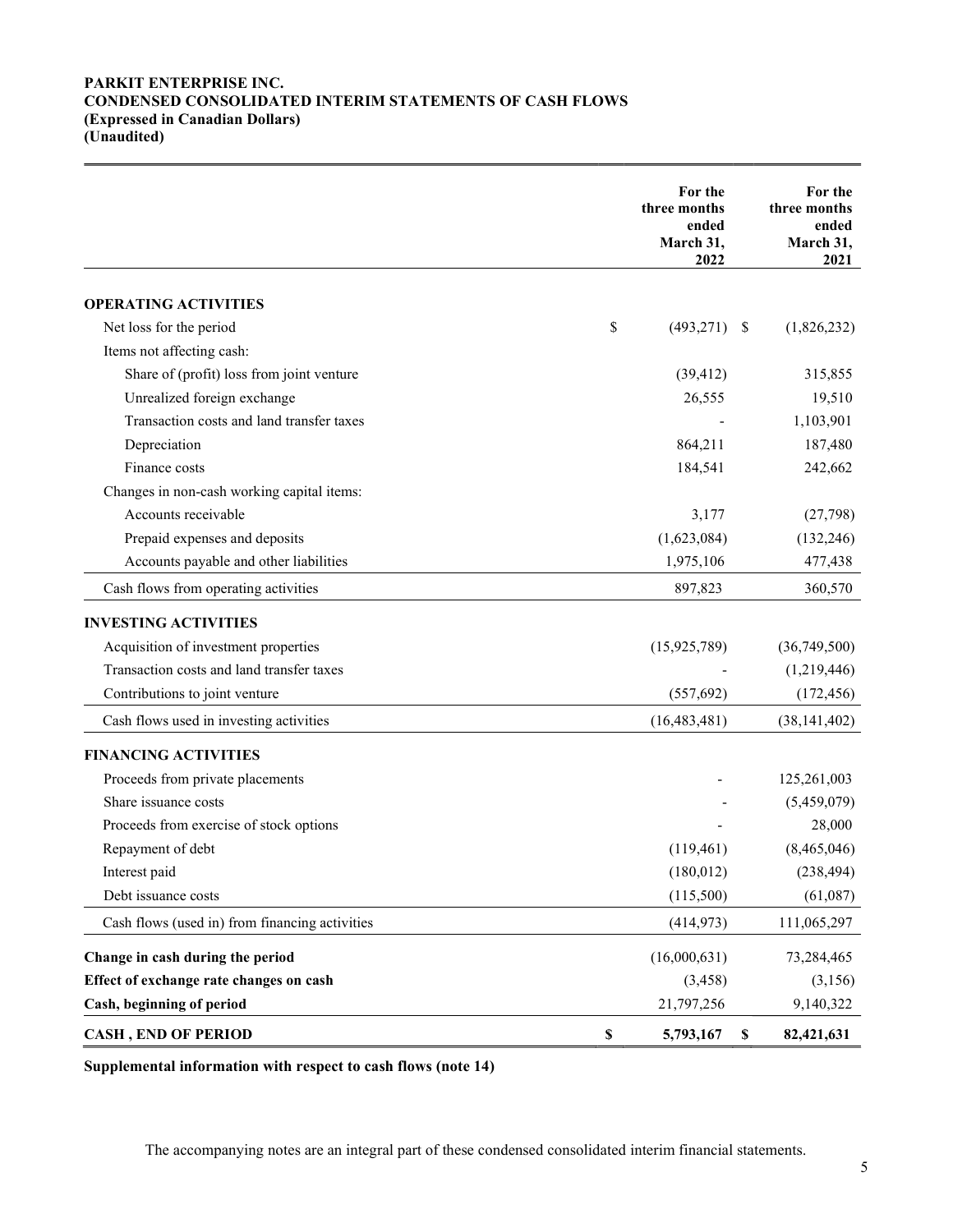### PARKIT ENTERPRISE INC. CONDENSED CONSOLIDATED INTERIM STATEMENT OF CHANGES IN EQUITY (Expressed in Canadian Dollars) (Unaudited)

|                                                                           | Share capital |    |               |               |                                      |                |                |              |             |
|---------------------------------------------------------------------------|---------------|----|---------------|---------------|--------------------------------------|----------------|----------------|--------------|-------------|
|                                                                           | <b>Number</b> |    | <b>Amount</b> |               | <b>Contributed</b><br><b>Surplus</b> | <b>Deficit</b> |                | <b>Total</b> |             |
|                                                                           |               |    |               |               |                                      |                |                |              |             |
| Balance, December 31, 2020                                                | 114,854,257   | -S | 43,405,872    | <sup>\$</sup> | 34,700                               | \$.            | (9,759,511)    | -S           | 33,681,061  |
| Shares issued – private placements                                        | 115,928,390   |    | 125,261,003   |               |                                      |                |                |              | 125,261,003 |
| Shares issued – consideration for acquisition<br>of investment properties | 2,667,000     |    | 4,000,500     |               |                                      |                |                |              | 4,000,500   |
| Shares issued – exercise of stock options                                 | 100,000       |    | 40,358        |               | (12,358)                             |                |                |              | 28,000      |
| Share issuance costs                                                      |               |    | (5,513,639)   |               |                                      |                |                |              | (5,513,639) |
| Net loss for the period                                                   |               |    |               |               |                                      |                | (1,826,232)    |              | (1,826,232) |
| Balance, March 31, 2021                                                   | 233,549,647   | S  | 167,194,094   | S             | 22,342                               | S              | (11, 585, 743) | $\mathbf{s}$ | 155,630,693 |
| Shares issued – consideration for acquisition<br>of investment properties | 764,033       |    | 1,633,400     |               |                                      |                |                |              | 1,633,400   |
| Shares issued – exercise of stock options                                 | 150,000       |    | 65,342        |               | (22, 342)                            |                |                |              | 43,000      |
| Share issuance costs                                                      |               |    | 6,065         |               |                                      |                |                |              | 6,065       |
| Share-based compensation                                                  |               |    |               |               | 3,175,065                            |                |                |              | 3,175,065   |
| Net loss for the period                                                   |               |    |               |               |                                      |                | (2,162,143)    |              | (2,162,143) |
| <b>Balance, December 31, 2021</b>                                         | 234,463,680   |    | 168,898,901   |               | 3,175,065                            |                | (13,747,886)   |              | 158,326,080 |
| Shares issued – consideration for acquisition<br>of investment properties | 2,000,744     |    | 2,500,000     |               |                                      |                |                |              | 2,500,000   |
| Net loss for the period                                                   |               |    |               |               |                                      |                | (493, 271)     |              | (493, 271)  |
| Balance, March 31, 2022                                                   | 236,464,424   | S  | 171,398,901   | \$            | 3,175,065                            | \$             | (14, 241, 157) | S            | 160,332,809 |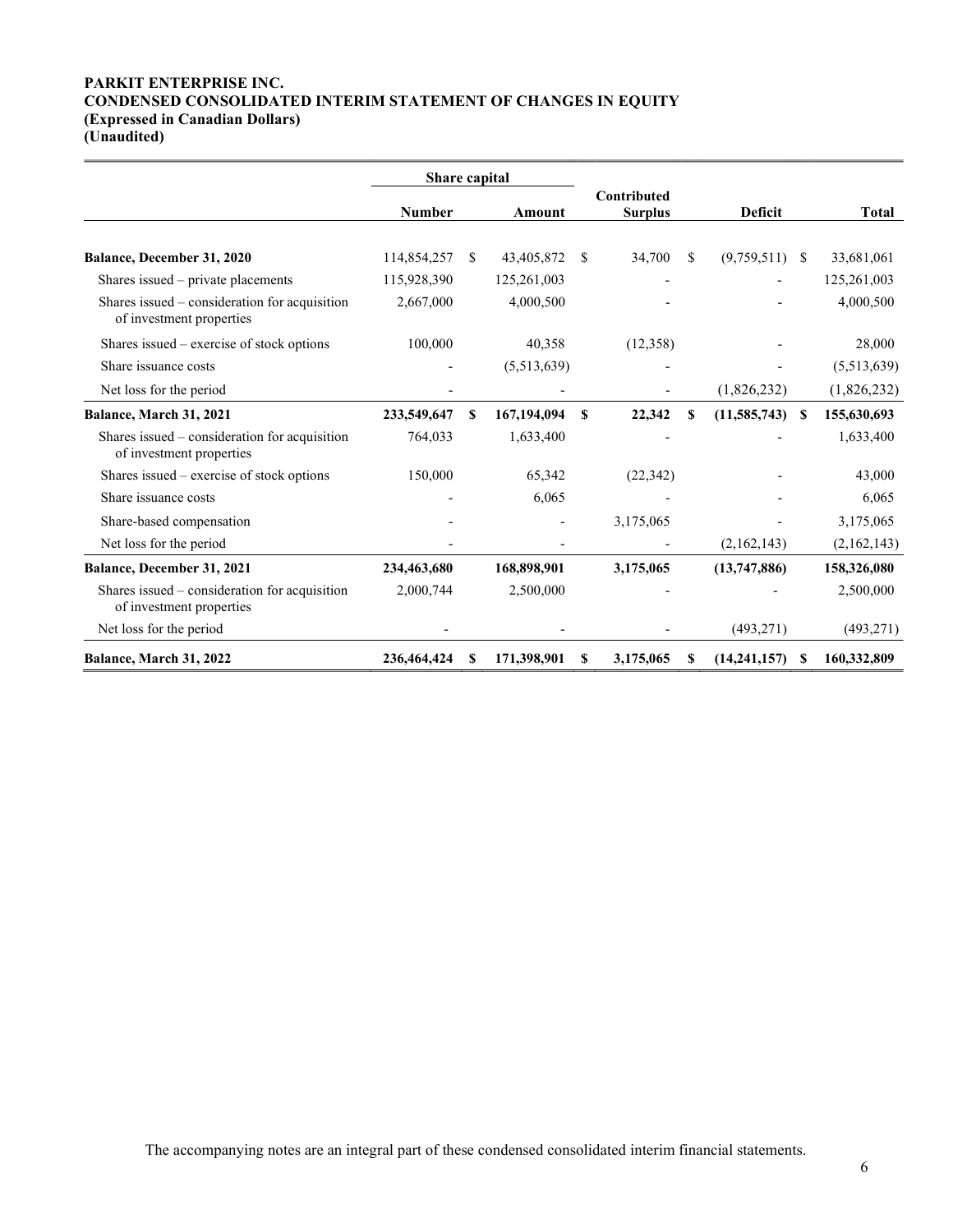## 1. NATURE OF OPERATIONS

Parkit Enterprise Inc. ("Parkit" or the "Company") was incorporated pursuant to the Business Corporations Act (British Columbia) on December 6, 2006. The Company was continued into the Province of Ontario on July 9, 2021. The Company's head office, principal address is 100 Canadian Rd, Toronto, Ontario, Canada, M1R 4Z5, and its registered and records office is Suite 6000, 1 First Canadian Place, 100 King Street West, Toronto, Ontario, Canada, M5X 1E2. Parkit's common shares are listed on TSX Venture Exchange ("TSX-V") (Symbol: PKT).

Parkit is engaged in the acquisition, growth and management of industrial real estate in Canada to complement its parking assets in the United States. The Company, through its subsidiary Greenswitch America, Inc. holds investments in parking real estate in the United States of America.

## 2. SIGNIFICANT ACCOUNTING POLICIES

#### Basis of preparation and statement of compliance

These condensed consolidated interim financial statements have been prepared in accordance with International Financial Reporting Standards ("IFRS") as issued by the International Accounting Standards Board ("IASB") applicable to the preparation of interim financial statements, including International Accounting Standard ("IAS") 34 Interim Financial Reporting.

These condensed consolidated interim financial statements follow the same accounting policies and methods of application as the Company's most recent fiscal year-end consolidated financial statement, and should be read in conjunction with the Company's consolidated financial statements as of December 31, 2021, which were prepared in accordance with IFRS as issued by the IASB. The accounting policies set out in Note 3 of the Company's audited financial statements as at December 31, 2021 have been applied in preparing these condensed interim consolidated financial statements.

#### Use of estimates and judgments

The preparation of these condensed consolidated interim financial statements in accordance with IFRS requires that the Company's management make assumptions and estimates of effects of various future events on the carrying amounts of the Company's assets and liabilities at the end of the reporting period. Estimates are reviewed on an ongoing basis using historical experience and other factors that are considered relevant given the circumstances. Revisions to estimates and the resulting effects on the carrying amounts of the Company's assets and liabilities are accounted for prospectively. Actual results may materially differ from these estimates.

A full list of the key sources of estimation uncertainty can be found in the Company's audited consolidated financial statements as of December 31, 2021.

The full extent of the impact of COVID-19 on the Company's and its joint venture operations and future financial performance is currently unknown. It will depend on future developments that are uncertain and unpredictable, including the duration and spread of COVID-19, its continued impact on capital and financial markets and any new information that may emerge concerning the severity of the virus. It is difficult to estimate the nature, timing, and extent of the business and economic impact on the Company's financial performance and this uncertainty could materially affect the Company's operations and financial condition. This uncertainty could also materially affect estimates including those used in its impairment testing on receivables and on its investments in associates and joint ventures.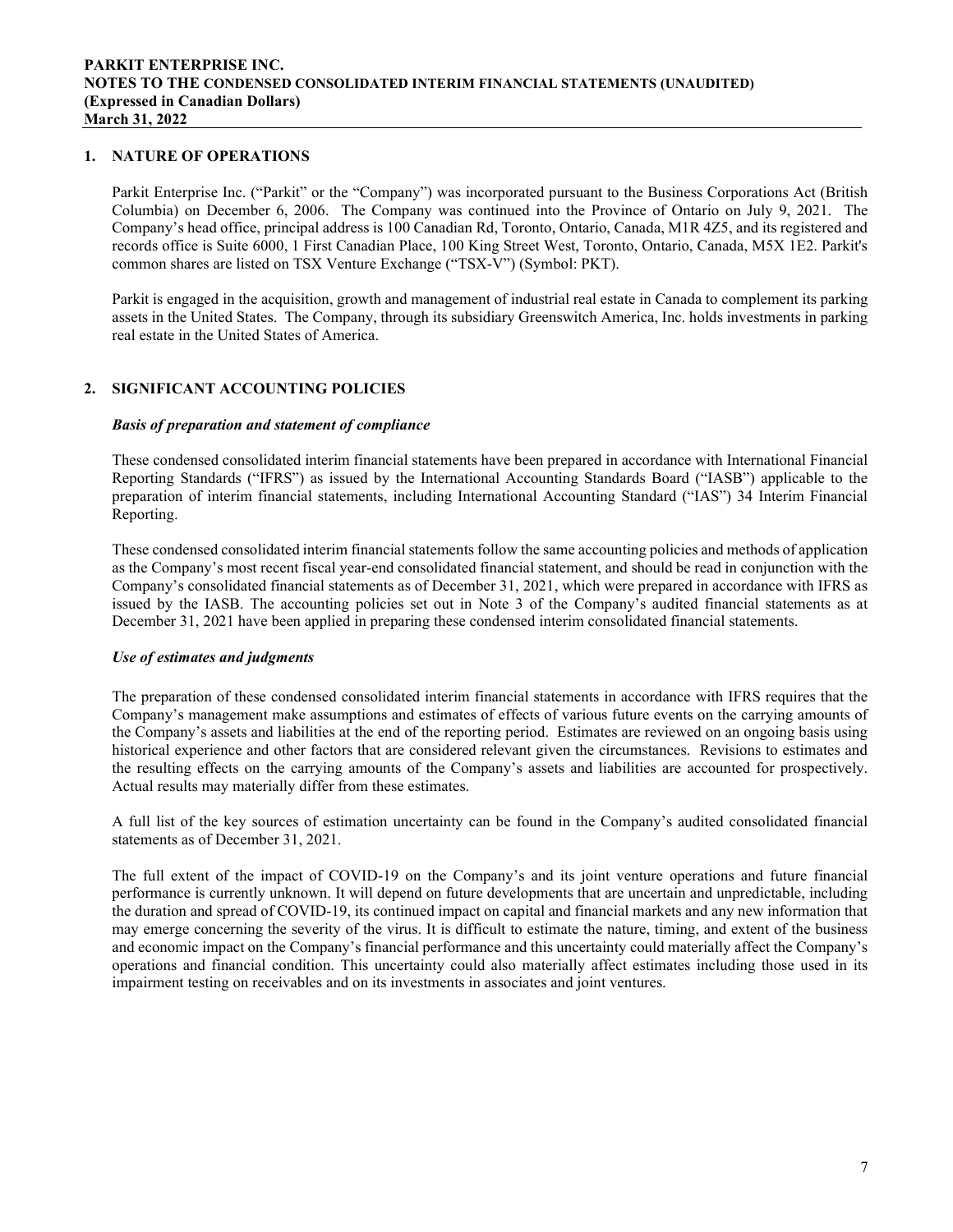## 3. INVESTMENT PROPERTIES

Investment properties include industrial properties that are held for long-term rental yields or capital appreciation or both, and that is not occupied by the Company. Investment properties also include property that is being constructed or developed for future use as investment properties.

The Company elected the cost model for measurement for its investment properties where the investment properties are stated at cost less accumulated depreciation and accumulated impairment loss.

|                                           |    | <b>March 31, 2022</b> |
|-------------------------------------------|----|-----------------------|
| <b>Balance at beginning of period</b>     | \$ | 140,213,868           |
| Additions:                                |    |                       |
| Direct acquisitions                       |    | 17,000,000            |
| Building improvements                     |    | 621,585               |
| Transaction costs and land transfer taxes |    | 482,136               |
| Total additions to investment properties  |    | 18, 103, 721          |
| Changes included in net loss:             |    |                       |
| Depreciation                              |    | (864,211)             |
| Total changes included in net loss        |    | (864,211)             |
| <b>Balance at end of period</b> (i)(ii)   | S  | 157,453,378           |

i. Certain investment properties are pledged as security for debt as of March 31, 2022 (note 7).

ii. See note 15 for additional disclosure on the estimated fair value of the investment properties.

## **Acquisitions**

The Company elected to use the optional concentration test under IFRS 3 to the acquisition of the investment properties for the three months ended March 31, 2022 and concluded that they constitute an acquisition of assets as substantially all of the fair value was concentrated in a single asset.

The Company's investment properties acquisitions for the three months ended March 31, 2022 are detailed below:

|                                                                                                   | Purchase price         | Date acquired                        |
|---------------------------------------------------------------------------------------------------|------------------------|--------------------------------------|
| 1665 Lionel-Bertrand Boulevard, Boisbriand, Quebec<br>568 Second Street, London, Ontario (note 9) | 8,500,000<br>8,500,000 | January 7, 2022<br>February 22, 2022 |
| Total direct acquisition of investment properties                                                 | 17,000,000             |                                      |

Consideration for the \$17,000,000 in direct acquisitions for the three months ended March 31, 2022 was satisfied by the issuance of 2,000,744 common shares of the Company for \$2,500,000 (note 9) and by the remaining \$14,500,000 from cash on hand.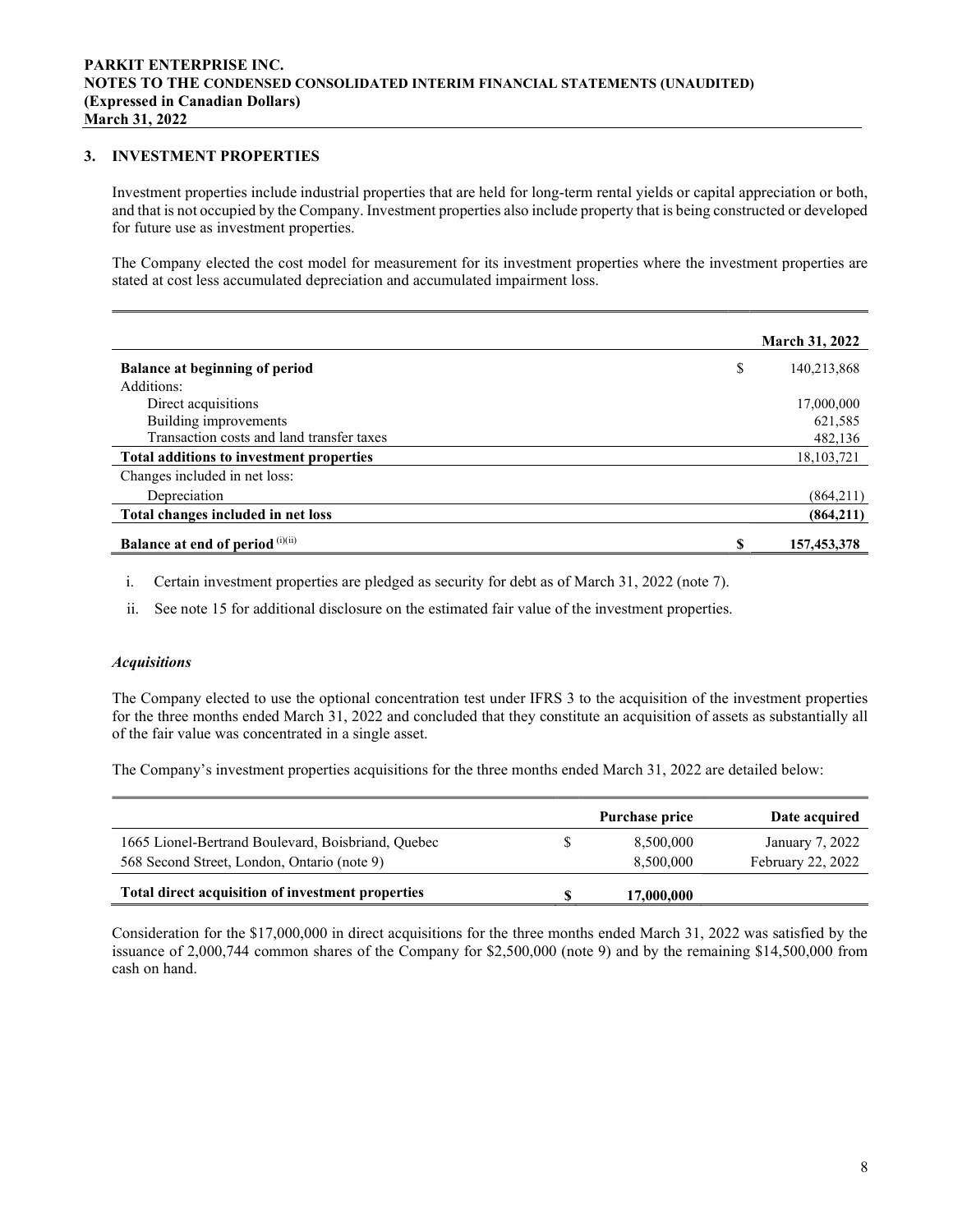## 4. INVESTMENT IN EQUITY-ACCOUNTED INVESTEES AND LONG-TERM RECEIVABLE

|                                                                                | March 31,<br>2022                        | December 31,<br>2021               |
|--------------------------------------------------------------------------------|------------------------------------------|------------------------------------|
| Investment in joint venture<br>Investment in associate<br>Long-term receivable | \$<br>13,194,975<br>620,344<br>1,199,616 | 12,597,871<br>620,344<br>1,217,088 |
| <b>Balance at end of period</b>                                                | 15,014,935                               | 14,435,303                         |

#### Investment in joint venture

#### Carrying amounts of joint venture

|                                                                                             |    | March 31,<br>2022               |
|---------------------------------------------------------------------------------------------|----|---------------------------------|
| Balance – beginning of period<br><b>Contributions</b><br>Share of profit from joint venture | S  | 12,597,871<br>557,692<br>39,412 |
| <b>Balance</b> – end of period                                                              | -S | 13,194,975                      |

#### Interests in joint venture

The Company uses the equity method for accounting for joint ventures. The significant joint venture of the Company is as follows:

| <b>Name of Joint</b><br>Venture | <b>Place of</b><br>Incorporation | Percentage<br>Ownership<br>March 31,<br>2022 | Percentage<br>Ownership<br>December 31,<br>2021 | <b>Principal Activity</b>                                | <b>Functional</b><br>Currency |
|---------------------------------|----------------------------------|----------------------------------------------|-------------------------------------------------|----------------------------------------------------------|-------------------------------|
| PAVe Admin, LLC                 | Delaware, USA                    | 50%                                          | 50%                                             | Member/Manager of<br>Parking Acquisition<br>Ventures LLC | <b>USD</b>                    |

In April 2015, the Company's subsidiary, Greenswitch America Inc. and Parking Real Estate, LLC ("PRE"), jointly created separate legal entities, Parking Acquisition Ventures, LLC ("PAVe LLC") and PAVe Admin, LLC ("PAVe Admin") to manage and oversee the parking assets of OP Holdings JV, LLC ("OP Holdings"), as an administrator. PAVe Admin is an entity created for legal purposes and consolidates PAVe LLC under IFRS.

PAVe LLC has different class of membership units, and the entitlements to distributions from these investments are different among each class PAVe LLC.

The Company is entitled to an 82.83% (December 31, 2021 – 82.83%) pro-rata allocation of distributions from OP Holdings to PAVe LLC. PAVe LLC is a 29.45% (December 31, 2021 - 29.45%) equity member of OP Holdings with PAVe LLC accounting for OP Holdings as an investment in associate. OP Holdings holds a portfolio of U.S. based parking facilities, including Canopy Airport Parking ("Canopy"), previously held by the Company's associate Green Park Denver, LLC ("Green Park Denver").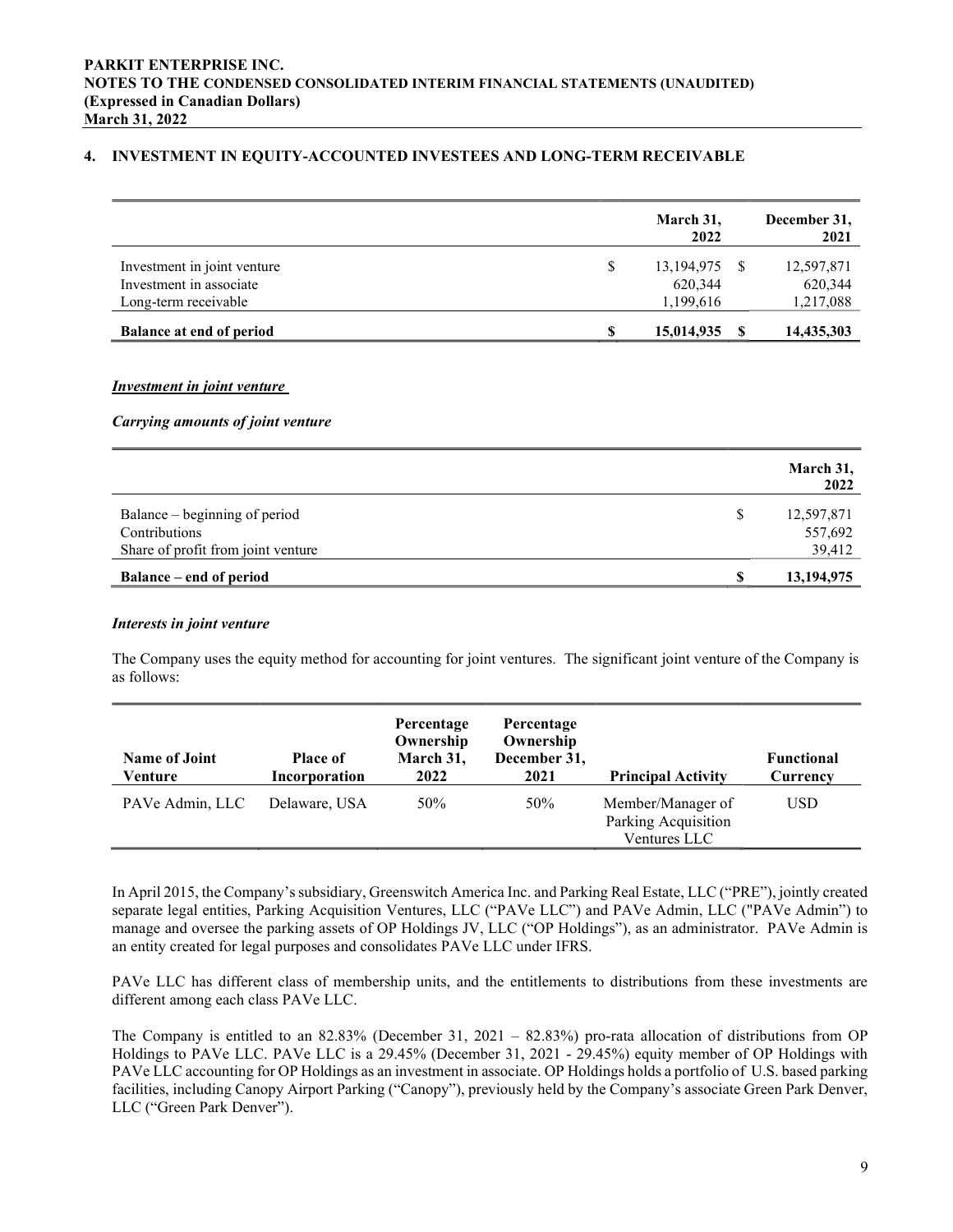## 4. INVESTMENT IN EQUITY-ACCOUNTED INVESTEES AND LONG-TERM RECEIVABLE (continued)

#### Interests in joint venture (continued)

PAVe LLC also consolidates PAVe Nashville, LLC ("Nashville") which owns Fly Away Parking. Nashville is held by PAVe LLC directly, and is not part of OP Holdings. The Company is entitled to a 50% allocation of distributions from Nashville to PAVe LLC.

### Commitments

Pursuant to the OP Holdings joint venture and the PAVe LLC operating agreements, the Company has a commitment to contribute up to 5% of any capital call made by the OP Holdings joint venture. Capital calls will be made for the purpose of acquiring new parking real estate assets as jointly agreed by the members, and at other times as the joint venture may require working capital. No provision has been accrued by the Company at March 31, 2022 (December 31, 2021- \$Nil) with respect to this commitment.

In connection with the acquisition of Fly-Away Parking in October 2015, Greenswitch America together with PAVe and two other parties (collectively the "Borrowers") entered into a loan and security agreement pursuant to which the Borrowers received a bank loan as partial consideration for the acquisition (the "Loan"). In connection with the Loan, the Borrowers have each granted a security interest in all of their present and future assets and property including the property and assets of Fly-Away Parking. The loan bears interest at LIBOR plus 285 basis points and matures on October 30, 2022. As of March 31, 2022, the outstanding principal balance was US\$4,130,770. No provision has been accrued by the Company at March 31, 2022 (December 31, 2021- \$Nil) with respect to this commitment.

## Summarized financial information of joint venture

The assets and liabilities of the joint venture translated into Canadian dollars are summarized as follows:

|                                                 | March 31,<br>2022  |    | December 31,<br>2021 |
|-------------------------------------------------|--------------------|----|----------------------|
| <b>Assets</b>                                   |                    |    |                      |
| Cash                                            | \$<br>661,960      | \$ | 489,443              |
| Other current assets                            | 10,337             |    | 10,487               |
| Parking facility                                | 5,838,804          |    | 5,986,864            |
| Goodwill                                        | 867,490            |    | 880,125              |
| Interest in associate                           | 15,384,873         |    | 15,535,639           |
|                                                 | 22,763,464         |    | 22,902,558           |
| <b>Liabilities</b>                              |                    |    |                      |
| Accounts payable                                | 366,470            |    | 829,686              |
| <b>Borrowings</b>                               | 6,021,300          |    | 6,601,074            |
|                                                 | 6,387,770          |    | 7,430,760            |
| Net assets of joint venture                     | 16,375,694         |    | 15,471,798           |
| Net assets attributable to the Company (i) (ii) | \$<br>13,265,137   | -S | 12,863,070           |
| Investment in joint venture (iii)               | \$<br>13, 194, 975 | S  | 12,597,871           |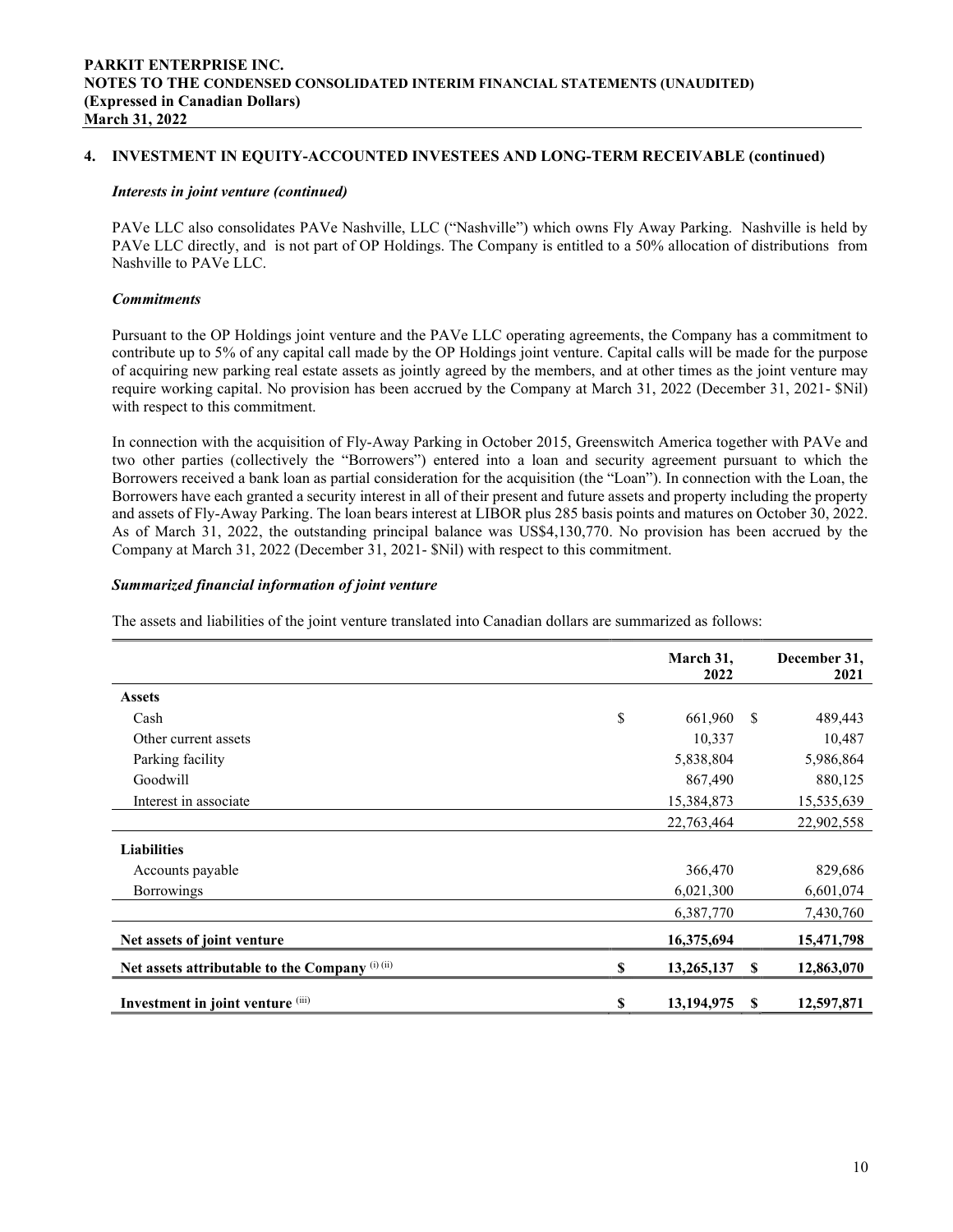## 4. INVESTMENT IN EQUITY-ACCOUNTED INVESTEES AND LONG-TERM RECEIVABLE (continued)

#### Summarized financial information of joint venture (continued)

The operations of the joint venture translated using average exchange rates for the period are summarized as follows:

|                                                    | For the<br>Three months<br>ended<br>March 31, 2022 |               | For the<br>Three months<br>ended<br><b>March 31, 2021</b> |
|----------------------------------------------------|----------------------------------------------------|---------------|-----------------------------------------------------------|
| Property revenue                                   | \$<br>633,590                                      | <sup>\$</sup> | 169,714                                                   |
| Property expenses                                  | (553, 738)                                         |               | (291, 035)                                                |
| Net property income (loss)                         | 79,852                                             |               | (121, 321)                                                |
| Depreciation expense                               | (62,940)                                           |               | (62,930)                                                  |
| Mortgage interest expense                          | (59, 379)                                          |               | (123, 594)                                                |
| $Loss$ – property operations                       | (42, 467)                                          |               | (307, 845)                                                |
| Profit (loss) from associate                       | 73,217                                             |               | (195, 501)                                                |
| Profit (loss)                                      | \$<br>30,750                                       | <sup>\$</sup> | (503, 346)                                                |
| Share of profit or (loss) from joint venture $(x)$ | \$<br>39,412                                       | S             | (315, 855)                                                |

- i. The joint venture has different classes of membership units, and the entitlements to voting and distributions are different among each membership class. The Company's entitlements to each membership class ranges from 0% to 82.83%. Under the equity method, on initial recognition the investment in the joint venture is recognised at cost, and the carrying amount is increased or decreased to recognise the investor's share of the profit or loss of the investee after the date of acquisition.
- ii. The functional currency of the joint venture is the United States dollar. The net assets of the joint venture and the net assets attributable to the Company in the above table were translated using the period end exchange rates.
- iii. In accordance with the Company's accounting policy, the carrying value of the investment in the joint venture on the consolidated statements of financial position is translated into Canadian dollars at historical cost. The difference in the translation method accounts for the difference between "net assets attributable to the Company" and "investment in joint venture" in the above table.
- iv. The Company, based on its membership in the OP Holdings joint venture and Fly Away Parking joint venture, is entitled to profits (losses) on the investments included in the joint ventures ranging from 50% to 82.8% based on the membership agreement and waterfall calculations for each joint venture. As a result, the calculated percentage of the Company's total share of profits (losses) of the joint venture profits (losses) will vary from period to period.

## Investment in Associate

In April 2015, the Company's then subsidiary Green Park Denver sold Canopy Airport Parking ("Canopy") to OP Holdings, and in July 2015 Green Park Denver was deconsolidated as a subsidiary with the fair value of the retained interest in Green Park Denver recorded as an investment in associate accounted for using the equity method.

The only significant asset retained in the associate is an earnout receivable from OP Holdings. The associate measures the earnout receivable at fair value through profit or loss. The associate has no continuing operations and is being maintained to receive the earn-out payments.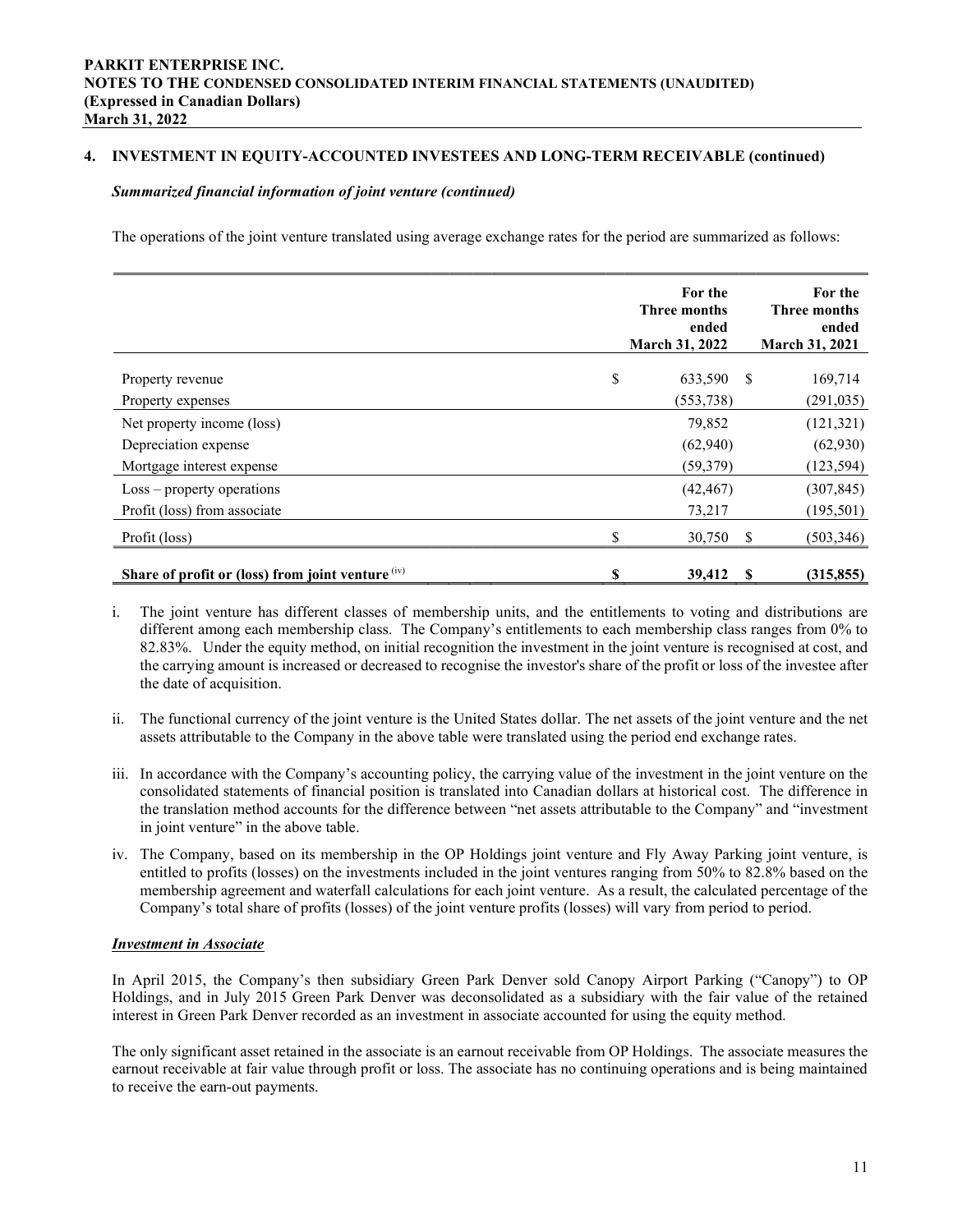## 4. INVESTMENT IN EQUITY-ACCOUNTED INVESTEES AND LONG-TERM RECEIVABLE (continued)

#### Investment in Associate (continued)

The earn-out is payable in three tranches. The first tranche was earned and paid upon achievement of targets on April 22, 2016. The second tranche was earned and paid upon achievement of targets on April 22, 2017. The final tranche is payable upon disposition of certain assets in OP Holdings. Pursuant to the members' agreement, the Company's interest was 47.7% for the first tranche and 40.6% for the second and third tranches.

There was no activity for the three months ended March 31, 2022.

#### Long-term receivable

.

|                                  |   | March 31,<br>2022 | December 31,<br>2021 |
|----------------------------------|---|-------------------|----------------------|
| Advances to PRE                  | S | 1,235,607         | 1,253,603            |
| Less current portion (note $6$ ) |   | (35,991)          | (36,515)             |
| <b>Balance at end of period</b>  |   | 1,199,616         | 1,217,088            |

At the inception of the joint ventures, the Company advanced funds to Parking Real Estate, LLC ("PRE"), a joint venture partner, for the purpose of PRE funding investments in income producing properties and related costs of acquisition. As at March 31, 2022, the balance of the advance to PRE was \$1,235,607 (US\$988,802), of which \$35,991 (US\$28,802) is to be repaid from the assignment of certain distributions due to PRE and the balance of \$1,199,616 (US\$960,000) is to be repaid upon disposition of certain investments or parking assets.

## 5. PREPAID EXPENSES AND OTHER ASSETS

|                                                                    |   | March 31,<br>2022 | December 31,<br>2021 |
|--------------------------------------------------------------------|---|-------------------|----------------------|
| Current:                                                           |   |                   |                      |
| Prepaid expenses and deposits                                      | S | 502,621           | 140,137              |
| Deferred debt issuance costs                                       |   | 126,100           |                      |
| Deposits held in trust on proposed property acquisitions (note 16) |   | 1,250,000         |                      |
| <b>Balance at end of period</b>                                    | S | 1,878,721         | 140,137              |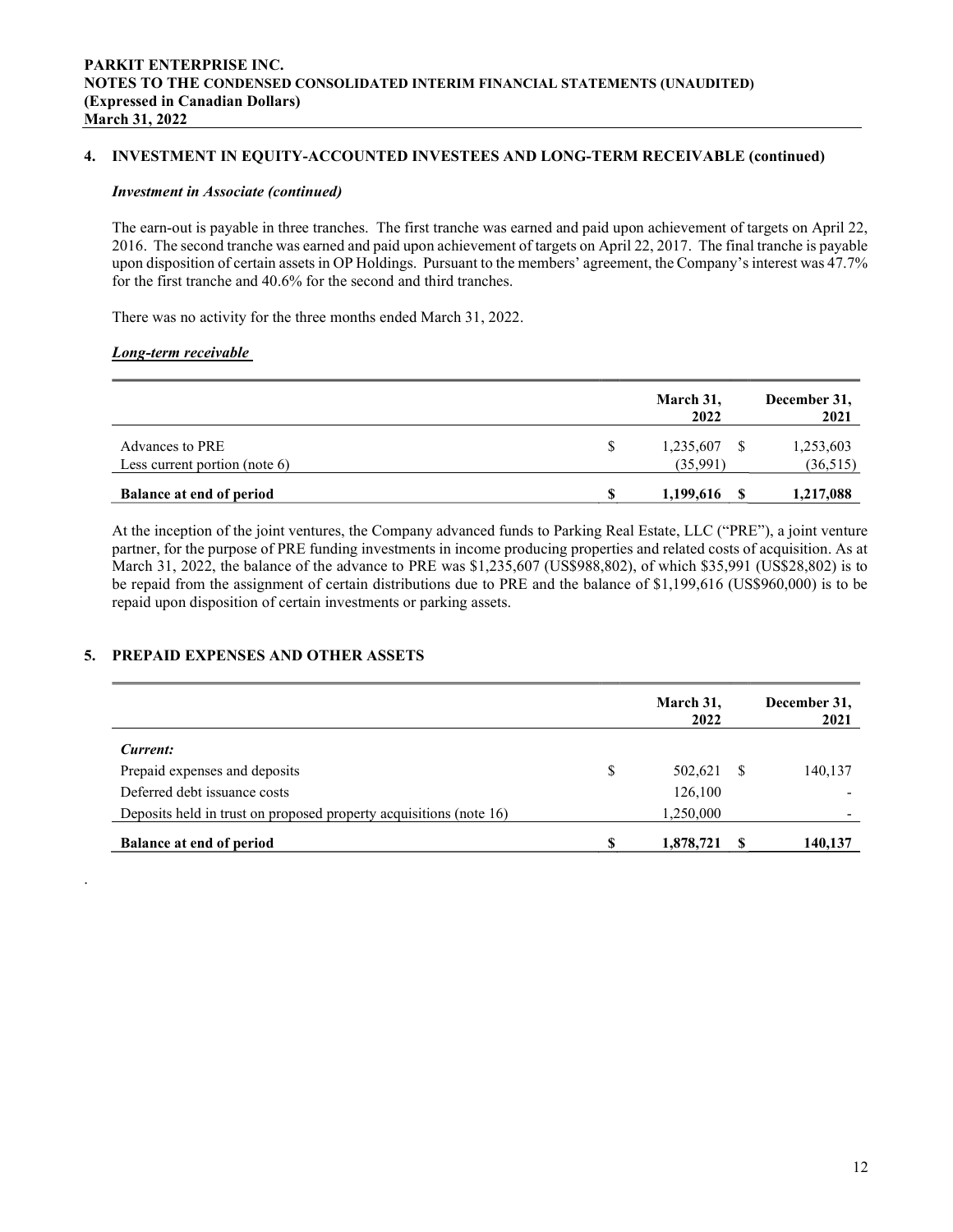#### 6. ACCOUNTS RECEIVABLE

|                                                   |    | March 31,<br>2022 |    | December 31,<br>2021 |
|---------------------------------------------------|----|-------------------|----|----------------------|
| Current:                                          |    |                   |    |                      |
| Rent receivable on investment properties          | \$ | 60.997            | -8 | 107,091              |
| Accrued tax, maintenance and insurance recoveries |    | 315,425           |    | 248,069              |
| Management fees                                   |    | 388,938           |    | 363,225              |
| Current portion of advances to PRE (note 4)       |    | 35,991            |    | 36,515               |
| Other receivables                                 |    |                   |    | 98,381               |
|                                                   |    | 801,351           |    | 853,281              |
| Non-current:                                      |    |                   |    |                      |
| Straight-line rent adjustments                    |    | 243,986           |    | 200,858              |
|                                                   | S  | 1,045,337         |    | 1,054,139            |

## 7. DEBT

The following table summarizes the debt as of March 31, 2022 and December 31, 2021.

|                                                    | <b>Maturity</b>  | <b>Interest</b><br>rate |    | March 31,<br>2022       |    | December 31,<br>2021 |
|----------------------------------------------------|------------------|-------------------------|----|-------------------------|----|----------------------|
| Mortgages:                                         |                  |                         |    |                         |    |                      |
| At amortized cost – Fixed                          | January 1, 2024  | 4.46%                   | \$ | 8,144,483               | -S | 8,199,628            |
| At FVTPL - Mortgages<br>- Interest rate swap $(i)$ |                  |                         |    | 9,335,580<br>(414, 611) |    | 8,876,796<br>108,488 |
|                                                    | November 1, 2029 | 3.49%                   |    | 8,920,969               |    | 8,985,284            |
|                                                    |                  |                         |    |                         |    |                      |
| Total Debt <sup>(i)</sup>                          |                  |                         | S  | 17,065,452              | -S | 17,184,912           |
| Financing costs, net (iii)                         |                  |                         |    | (53, 781)               |    | (58, 698)            |
| Carrying value (iv)                                |                  |                         | \$ | 17,011,671              |    | 17,126,214           |

- i. The mortgages are collateralized by a first charge certain investment properties (note 3).
- ii. The mortgage models a fixed rate mortgage with a set interest rate of 3.49% over a 10-year amortization period with a fixed monthly repayment. The components of a mortgage consist of  $(1)$  a mortgage with a non-revolving floating rate instalment payment in fixed principal amounts plus interest at the lender's prime rate plus 1.30% per annum, where prime rate is 1.5% and (2) banker acceptance swap for a stamping fee at 1.50% per annum. There is an interest rate swap that limits the floating interest rate exposure under the loan to a fixed rate of 3.49% per annum. The swap contract requires settlement of net interest receivable or payable every 30 days. The settlement dates coincide with the dates on which interest is payable on the underlying mortgage payable. The mortgage and interest rate swap have been accounted for at FVTPL. As at March 31, 2022, the interest rate swap was in a net asset position amounting to \$414,611 (December 31, 2021 – liability position \$108,488).
- iii. The deferred financing costs consist of fees and costs incurred to obtain the related mortgage financing, less accumulated amortization of \$24,589 at March 31, 2022 (December 31, 2021 - \$19,671).
- iv. See note 15 for additional disclosure on the estimated fair value of the debt.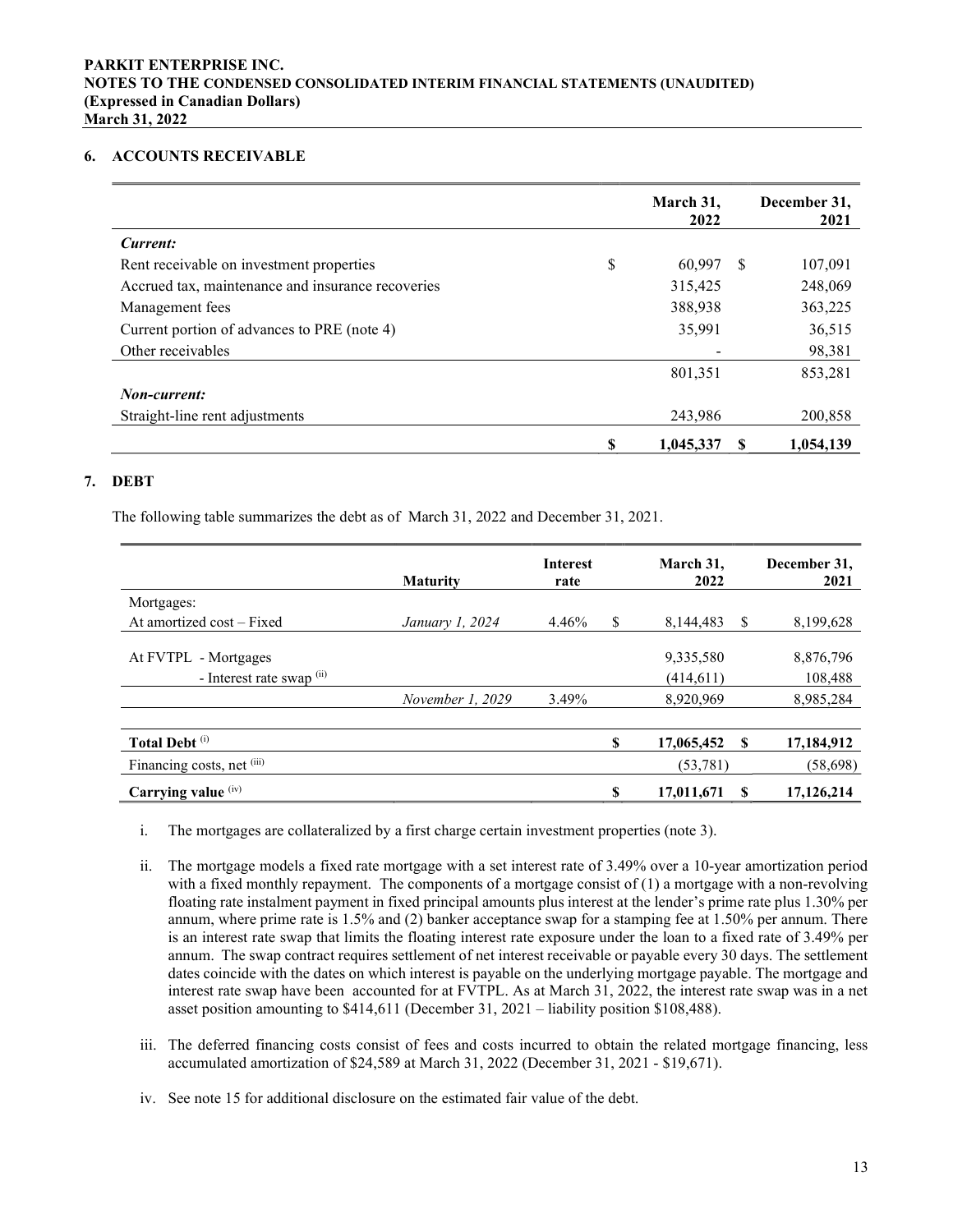## 7. DEBT (continued)

The following table provides a continuity of total debt for the three months ended March 31, 2022.

|                                                            |    | <b>March 31, 2022</b> |
|------------------------------------------------------------|----|-----------------------|
| <b>Balance at beginning of period</b>                      | \$ | 17,126,214            |
| Debt repayment                                             |    | (119, 461)            |
| Change in fair value of mortgage payable measured at FVTPL |    | 523,099               |
| Change in fair value of interest rate swap                 |    | (523,099)             |
| Amortization of debt issuance costs                        |    | 4,918                 |
| <b>Balance at end of period</b>                            | S  | 17,011,671            |

Principal repayments on mortgages in each of the next five years and thereafter are estimated as follows:

|                           |        | <b>Total</b> |
|---------------------------|--------|--------------|
|                           |        |              |
| 2022                      | Φ<br>Φ | 365,473      |
| 2023                      |        | 504,291      |
| $2024$ <sup>(i)</sup>     |        | 8,020,432    |
| 2025                      |        | 289,383      |
| 2026                      |        | 299,646      |
| Thereafter <sup>(i)</sup> |        | 7,586,227    |
|                           |        | 17,065,452   |

i. Includes debt balance due at maturity.

## 8. ACCOUNTS PAYABLE AND OTHER LIABILITIES

|                                          |    | <b>March 31, 2022</b> |    | December 31, 2021 |
|------------------------------------------|----|-----------------------|----|-------------------|
| Current:                                 |    |                       |    |                   |
| Accounts payable and accrued liabilities | \$ | 1,906,245             | S  | 1,630,103         |
| Rents received in advance                |    | 1,096,489             |    | 116,979           |
| Accrued interest on debt (note 7)        |    | 55,938                |    | 56,328            |
| Other liabilities                        |    |                       |    | 4,349             |
|                                          |    | 3,058,672             |    | 1,807,759         |
| Non-current:                             |    |                       |    |                   |
| Tenant deposits                          |    | 782,386               |    | 380,650           |
| <b>Total</b>                             | S  | 3,841,058             | -S | 2,188,409         |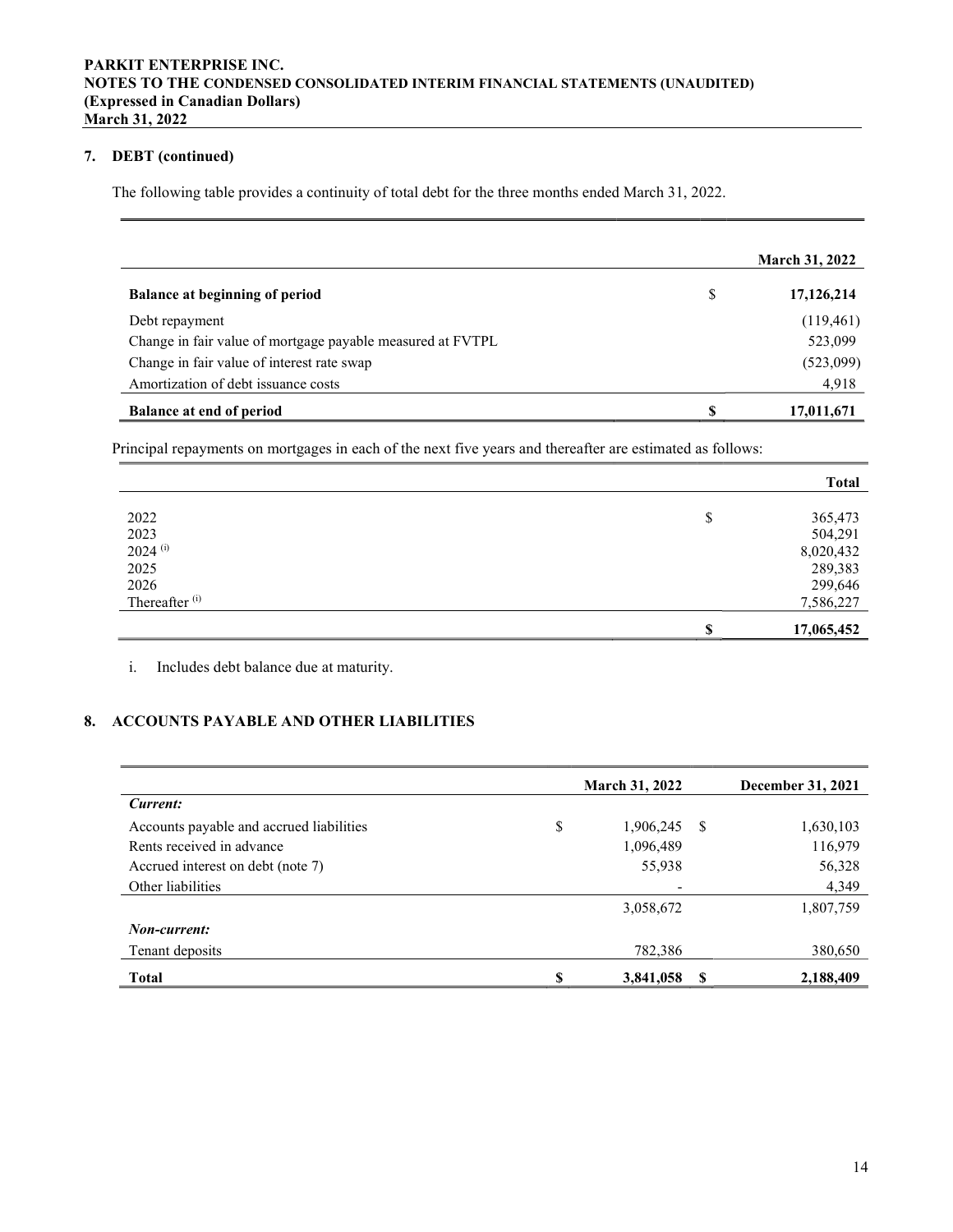## 9. EQUITY

#### a) Authorized

Unlimited common shares, without par value.

On February 22, 2022, the Company issued 2,000,744 common shares valued at \$1.25 per common share for gross proceeds of \$2,500,000 as part of the consideration for an investment property acquisition (note 3). The common shares issued in connection with the acquisition are subject to a hold period under applicable Canadian securities laws expiring on June 23, 2022.

#### Normal Course Issuer Bid Program

In March 2022, the Company implemented a Normal Course Issuer Bid ("NCIB") program to purchase for cancellation, during the 12-month period starting March 18, 2022, up to 11,823,221 of the outstanding common shares of the Corporation (the "Common Shares"), representing at 5% of the common shares outstanding. The program will end on March 17, 2023 unless the maximum amount of common shares is purchased before then or the Company provides earlier notice of termination. The price paid for the common shares will be, subject to NCIB pricing rules contained in securities laws, the prevailing market price of such common shares on the TSX Venture Exchange at the time of such purchase. The Company intends to fund the purchases out of available cash. The Company has not yet repurchased any common shares under this program.

## b) Stock Options

Stock option transactions are summarized as follows:

|                                                                 | <b>Number</b><br>of options | Weighted average<br>exercise price |
|-----------------------------------------------------------------|-----------------------------|------------------------------------|
| Balance as at December 31, 2021<br>Grants/exercises/expirations | 7,400,000<br>-              | \$1.50                             |
| Balance as at March 31, 2022                                    | 7,400,000                   | \$1.50                             |

As at March 31, 2022, the following stock options were outstanding and exercisable:

| <b>Exercise Price</b> | Number of<br>exercisable<br>options | Number of<br>outstanding<br>options | Weighted average<br>vears to expiry |
|-----------------------|-------------------------------------|-------------------------------------|-------------------------------------|
| \$1.50                | 7,400,000                           | 7,400,000                           | 9.49                                |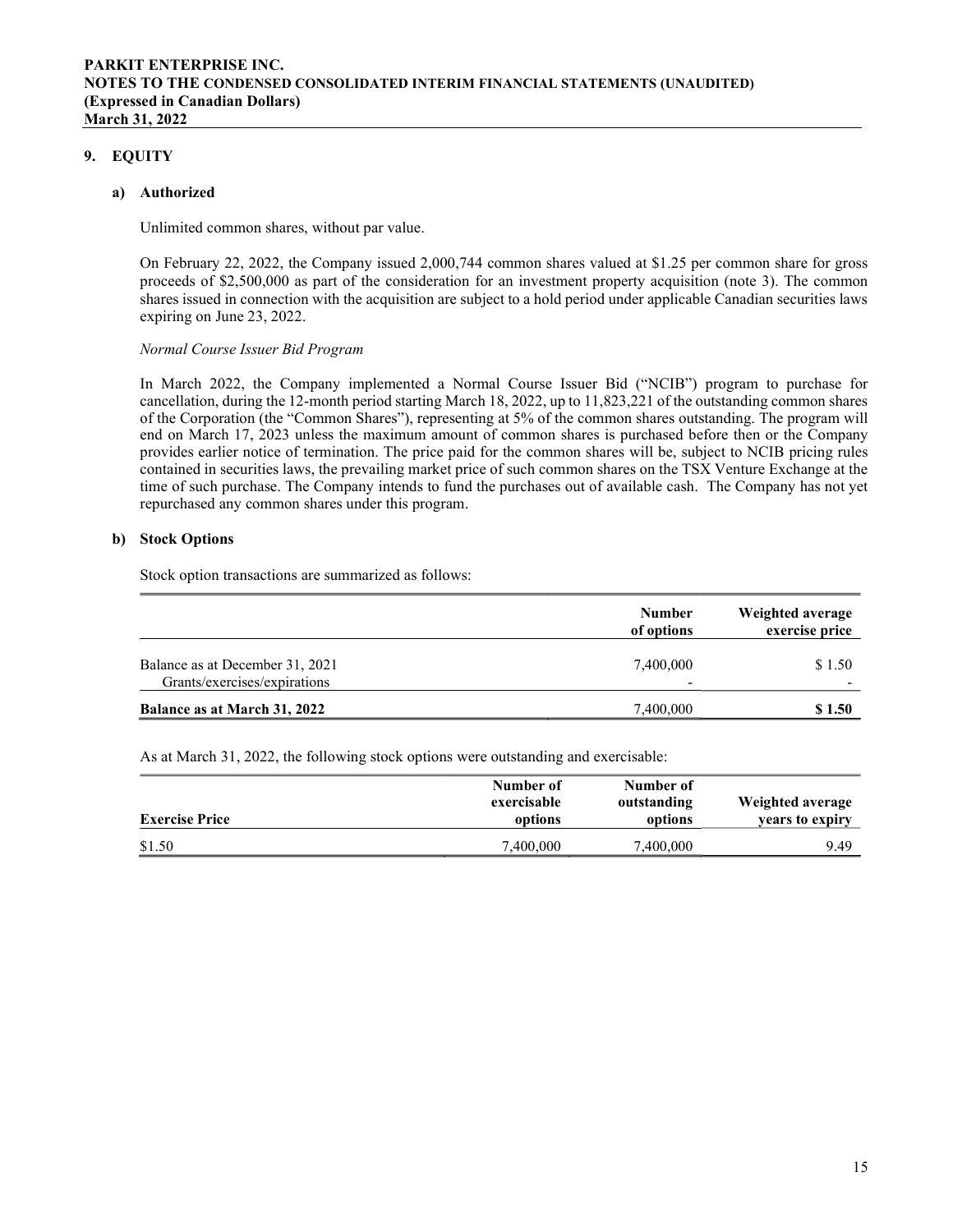## 10. GENERAL AND ADMINISTRATIVE EXPENSES AND OTHER INCOME

|                                                            |    | For the three<br>months ended<br><b>March 31, 2022</b> |               | For the three<br>months ended<br><b>March 31, 2021</b> |
|------------------------------------------------------------|----|--------------------------------------------------------|---------------|--------------------------------------------------------|
| Management salaries and fees (note 12)                     | \$ | 114,711                                                | <sup>\$</sup> | 27,683                                                 |
| Director fees (note 12)                                    |    | 42,000                                                 |               | 36,000                                                 |
| Professional fees                                          |    | 38,161                                                 |               | 255,349                                                |
| Other administrative expenses                              |    | 168,810                                                |               | 63,502                                                 |
| Foreign exchange loss                                      |    | 26,797                                                 |               | 19,441                                                 |
| Total general and administrative expenses                  |    | 390,479                                                |               | 401,975                                                |
| Asset management income                                    |    | (31,338)                                               |               | (31, 334)                                              |
| Finance income                                             |    | (7,175)                                                |               | (32, 351)                                              |
| Total general and administrative expenses and other income | S  | 351,966                                                |               | 338,290                                                |

## 11. FINANCE COSTS

|                                                              |   | For the three<br>months ended<br><b>March 31, 2022</b> | For the three<br>months ended<br><b>March 31, 2021</b> |
|--------------------------------------------------------------|---|--------------------------------------------------------|--------------------------------------------------------|
| Interest expense on debt (note 7)                            | S | 179,623                                                | 237,742                                                |
| Amortization of debt issuance costs (note 7)                 |   | 4,918                                                  | 4,918                                                  |
| Unrealized change in fair value on mortgage payable (note 7) |   | 523,099                                                | 525,289                                                |
| Unrealized change in fair value interest rate swap (note 7)  |   | (523,099)                                              | (525, 289)                                             |
| <b>Total</b>                                                 |   | 184,541                                                | 242,662                                                |

## 12. RELATED PARTY TRANSACTIONS

#### Compensation of key management personnel

Senior management personnel are those persons having authority and responsibility for planning, directing and controlling the activities of the Company, directly and indirectly. Senior management personnel include the Company's executive officers and members of the Board of Directors.

|                                                                            |    | For the three<br>months ended<br>March 31,<br>2022 | For the three<br>months ended<br>March 31,<br>2021 |
|----------------------------------------------------------------------------|----|----------------------------------------------------|----------------------------------------------------|
| Total for all senior management<br>Salaries, fees, and short-term benefits | \$ | 60,720 \$                                          | 23,100                                             |
| Total for all directors<br>Fees                                            |    | 42,000                                             | 36,000                                             |
| <b>Total</b>                                                               | S  | 102,720                                            | 59,100                                             |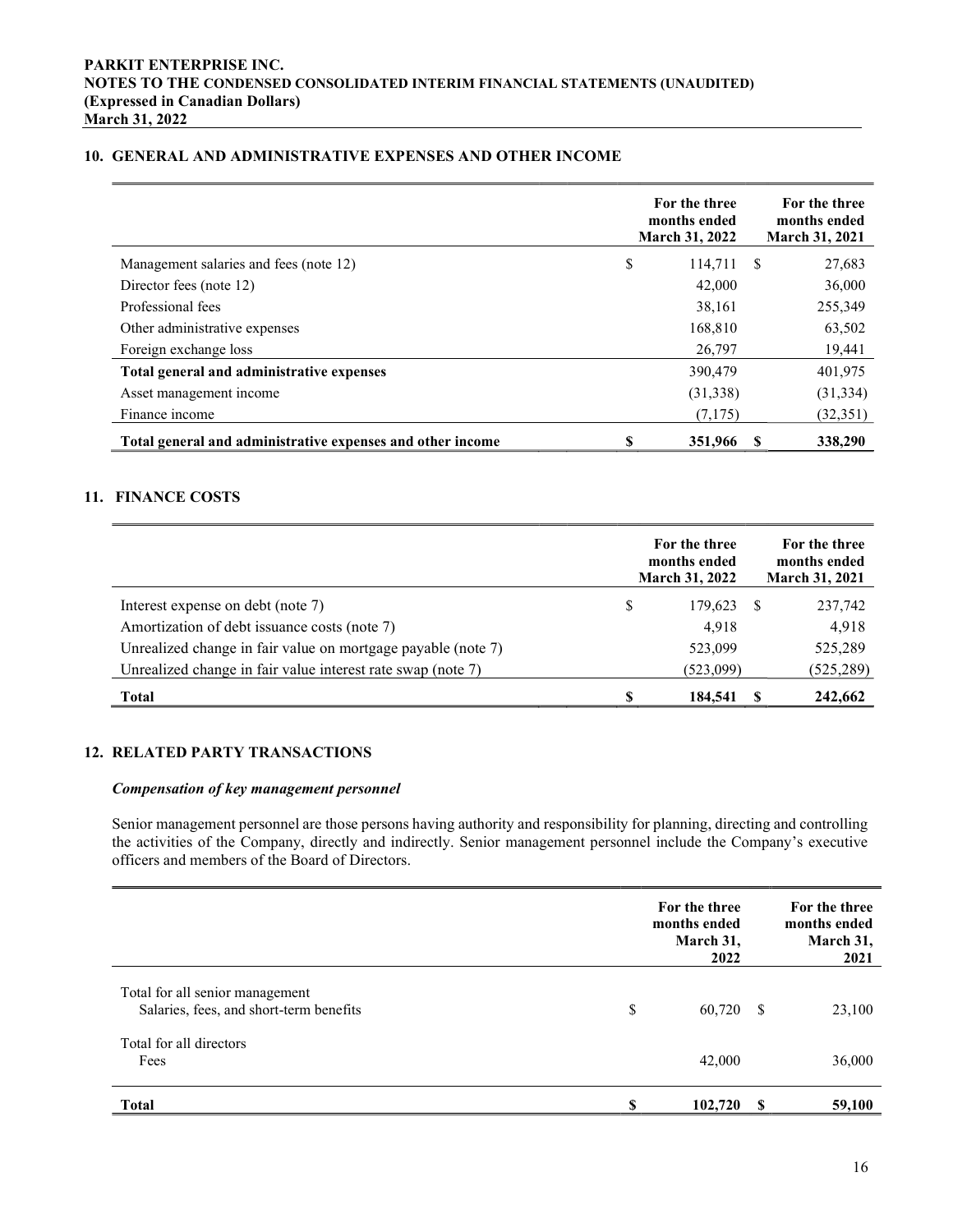### 12. RELATED PARTY TRANSACTIONS (continued)

#### Transactions with related parties

Included in accounts payable and accrued liabilities as of March 31, 2022 is \$42,000 for director fees. Included in accounts payable and accrued liabilities as of December 31, 2021 is \$9,361 due to officers for expense reimbursements.

Concurrent with completion of the investment properties acquisitions on December 29, 2020, the Company entered into a property management agreement with Access Results Management Services Inc. ("ARMS"). ARMS and the Company are related by having common members on its Board of Directors. The management agreement has, subject to certain conditions, a five-year term. The Company also receives invoices from ARMS and its related companies for construction, maintenance and other services related to the day-to-day property management.

- For the three months ended March 31, 2022, the Company incurred property management fees and other rental and general operating expenses totalling \$518,371from ARMS and its related companies (March 31, 2021 - \$107,946).
- For the three months ended March 31, 2022, \$557,036 of costs incurred through ARMS and its related companies have been capitalized to investment properties (March 31, 2021 - \$Nil).
- Amounts due to ARMS and its related companies at March 31, 2022 includes \$905,542 in accounts payable and accrued liabilities (December 31, 2021 - \$1,069,163). Amounts due from ARMS and its related companies at March 31, 2022 include \$89,210 in accounts receivable (December 31, 2021 - \$104,203).

For the three months ended March 31, 2022, the Company earned \$ 256,656 in investment properties revenues from leases with companies controlled by two directors of the Company (March 31, 2021 - \$24,962).

## 13. SEGMENTED INFORMATION

The Company operates in two reportable business segments:

- Investment Properties involves the acquisition and management of income producing industrial properties across key markets in Canada, with a focus on the Greater Toronto Area and Ottawa.
- Parking Assets involves the acquisition and management of income producing parking facilities across the United States.

Each segment is a component of the Company for which separate discrete financial information is available by the chief decision makers of the Company. The Company evaluates performance and allocates resources based on earnings before interest, taxes, depreciation, amortization, and stock-based compensation. Corporate costs are not allocated to the segments and are shown separately.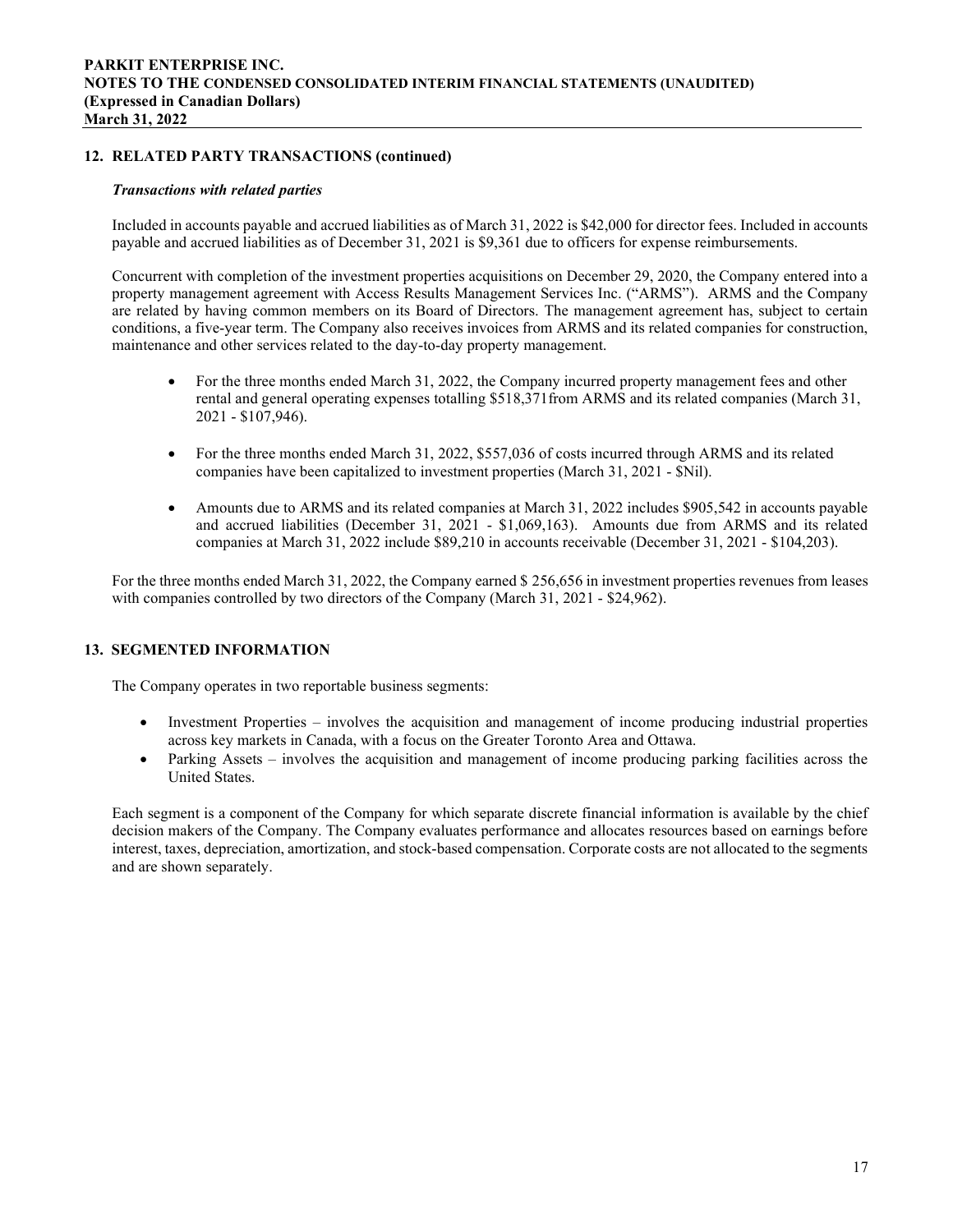# 13. SEGMENTED INFORMATION (continued)

| For the three months ended March 31, 2022            |    | Investment<br><b>Properties</b> | Parking<br><b>Assets</b>      | Corporate                                 | Total        |
|------------------------------------------------------|----|---------------------------------|-------------------------------|-------------------------------------------|--------------|
| Investment properties revenue                        | \$ | 2,110,455<br>-S                 | S<br>$\overline{\phantom{0}}$ | <sup>\$</sup><br>$\overline{\phantom{0}}$ | 2,110,455    |
| Investment properties expenses                       |    | (1,242,420)                     |                               |                                           | (1,242,420)  |
| Net rental income                                    |    | 868,035                         |                               |                                           | 868,035      |
| <b>Operating expenses</b>                            |    |                                 |                               |                                           |              |
| Share of profit from equity-accounted investees      |    |                                 | (39, 412)                     |                                           | (39, 412)    |
| General and administrative expenses and other income |    |                                 | (31,338)                      | 383,304                                   | 351,966      |
| Depreciation                                         |    |                                 |                               | 864,211                                   | 864,211      |
| Finance costs                                        |    |                                 |                               | 184,541                                   | 184,541      |
|                                                      |    |                                 | (70, 750)                     | 1,432,056                                 | 1,361,306    |
| Income or (loss) before tax                          |    | 868,035                         | 70,750                        | (1,432,056)                               | (493, 271)   |
| Income tax expense                                   |    |                                 |                               |                                           |              |
| <b>NET INCOME (LOSS)</b>                             | \$ | 868,035 \$                      | 70,750<br>S                   | $(1,432,056)$ \$                          | (493, 271)   |
| Additions:                                           |    |                                 |                               |                                           |              |
| Investment properties                                | S  | 18, 103, 721 \$                 | - \$                          | - \$                                      | 18, 103, 721 |

| For the three months ended March 31, 2021            | Investment<br><b>Properties</b> | Parking<br><b>Assets</b>                  | Corporate                                    | <b>Total</b> |
|------------------------------------------------------|---------------------------------|-------------------------------------------|----------------------------------------------|--------------|
|                                                      |                                 |                                           |                                              |              |
| Investment properties revenue                        | \$<br>594,696 \$                | <sup>\$</sup><br>$\overline{\phantom{0}}$ | <sup>\$</sup><br>$\mathcal{L}_{\mathcal{A}}$ | 594,696      |
| Investment properties expenses                       | (232, 423)                      |                                           |                                              | (232, 423)   |
| Net rental income                                    | 362,273                         |                                           |                                              | 362,273      |
| <b>Operating expenses</b>                            |                                 |                                           |                                              |              |
| Share of loss from equity-accounted investees        |                                 | 315,855                                   |                                              | 315,855      |
| General and administrative expenses and other income |                                 | (31, 334)                                 | 369,624                                      | 338,290      |
| Transaction costs                                    | 1,103,901                       |                                           |                                              | 1,103,901    |
| Depreciation                                         |                                 |                                           | 187,480                                      | 187,480      |
| Finance costs                                        |                                 |                                           | 242,662                                      | 242,662      |
|                                                      | 1,103,901                       | 284,521                                   | 799,766                                      | 2,188,188    |
| Income or (loss) before tax                          | (741, 628)                      | (284, 521)                                | (799,766)                                    | (1,825,915)  |
| Income tax expense                                   |                                 |                                           | (317)                                        | (317)        |
| <b>NET INCOME (LOSS)</b>                             | \$<br>$(741, 628)$ \$           | $(284, 521)$ \$                           | $(800, 083)$ \$                              | (1,826,232)  |
| Additions:                                           |                                 |                                           |                                              |              |
| Investment properties                                | \$<br>40,750,000 \$             | - \$                                      | - \$                                         | 40,750,000   |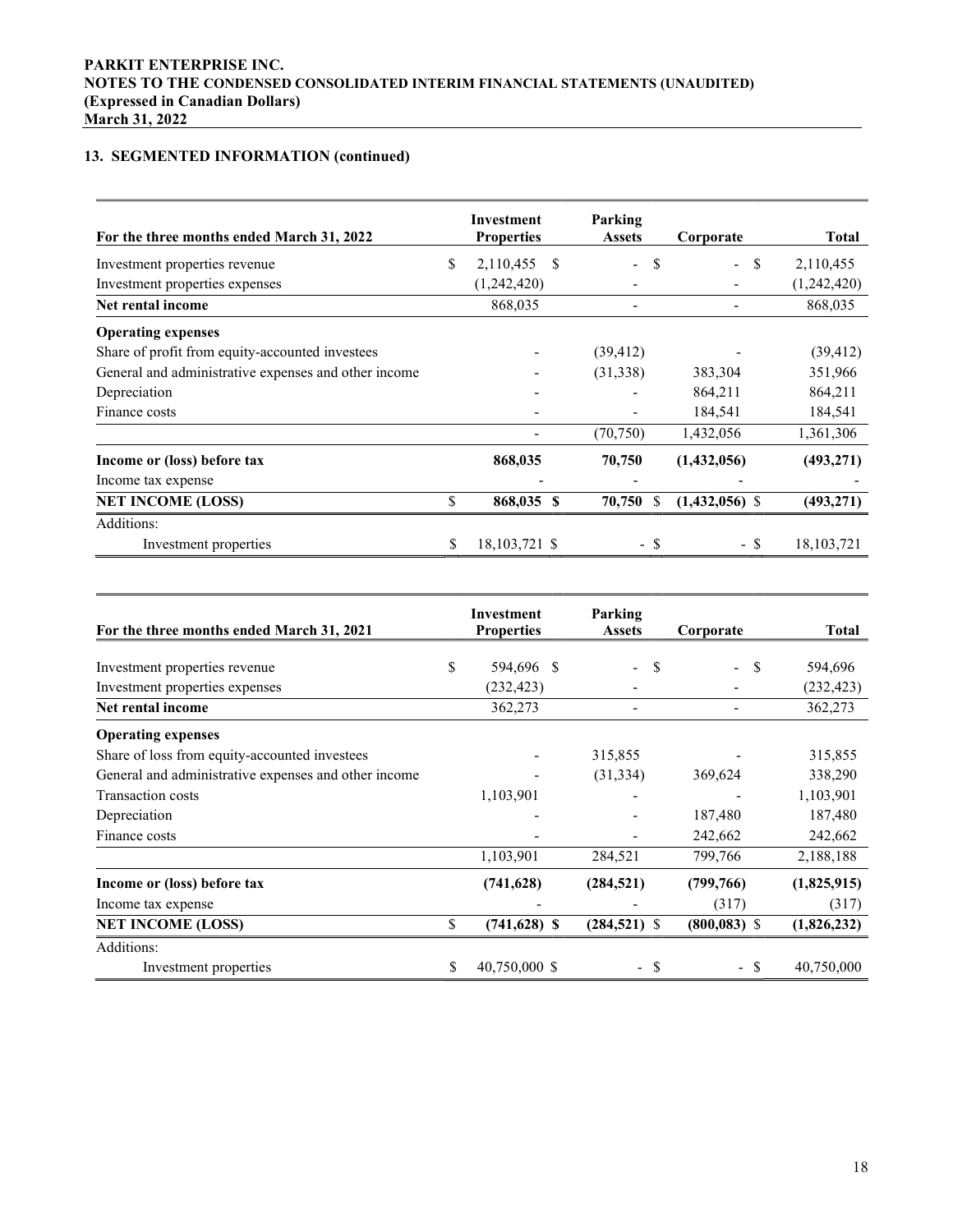## 14. SUPPLEMENTAL INFORMATION WITH RESPECT TO CASH FLOWS

|                                                                                                                                                                                          | For the<br>three months ended<br><b>March 31, 2022</b> |    | For the<br>three months ended<br><b>March 31, 2021</b> |
|------------------------------------------------------------------------------------------------------------------------------------------------------------------------------------------|--------------------------------------------------------|----|--------------------------------------------------------|
| <b>Cash paid for taxes:</b>                                                                                                                                                              | \$                                                     | -S | 317                                                    |
| <b>Non-cash transactions:</b><br><b>Asset Acquisitions</b><br>Acquisition of investment properties (note 3)<br>Share capital issued for investment properties acquisition (note $9(a)$ ) | (2,500,000)<br>2,500,000                               |    | (4,000,500)<br>4,000,500                               |
| Amounts included in accounts payable and other liabilities<br>Additions to investment properties<br>Share issuance costs<br>Debt issuance costs                                          | 578,229                                                |    | (115, 545)<br>54,560<br>(61,087)                       |
| Amounts included in prepaid expenses and other assets<br>Debt issuance costs                                                                                                             | (115,500)                                              |    |                                                        |

#### 15. FAIR VALUE MEASUREMENTS

Fair value is the price that would be received to sell an asset or paid to transfer a liability in an orderly transaction between market participants at the measurement date.

There are three levels of fair value hierarchy that prioritize the inputs to valuation techniques used to measure fair value, with level 1 inputs having the highest priority. The levels used to value the Company's financial assets and liabilities are described below.

- Level 1 Unadjusted quoted prices in active markets for identical assets or liabilities.
- Level 2 Inputs other than quoted prices included within level 1 that are observable for the asset or liability, either directly, i.e. as prices, or indirectly, i.e. derived from prices.
- Level 3 Inputs for the asset or liability that are not based on an observable market, i.e. unobservable inputs.

The fair value of the Company's accounts receivable, long-term receivable, and accounts payable and accrued liabilities, accrued interest, and tenant deposits approximate carrying value, which is the amount recorded on the consolidated statements of financial position.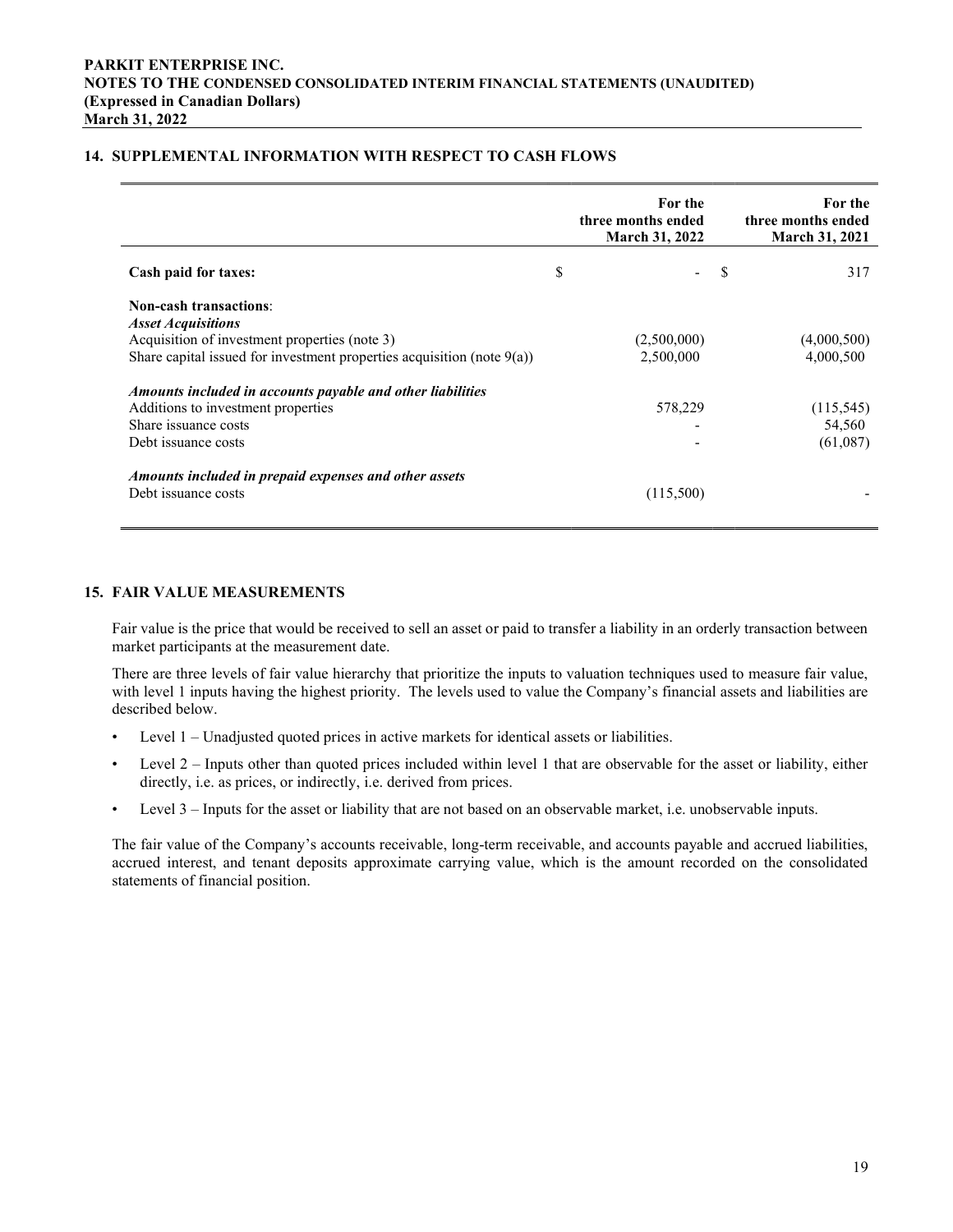## 15. FAIR VALUE MEASUREMENTS (continued)

The following table provides a summary of the remaining fair value measurements of the Company:

|                                                                                                   | <b>Fair Value</b><br><b>Hierarchy</b> | Carrying<br>Amount     | <b>Fair Value</b>       |
|---------------------------------------------------------------------------------------------------|---------------------------------------|------------------------|-------------------------|
| Financial assets measured at fair value:<br>Cash                                                  | \$<br>Level 1                         | 5,793,167<br>- \$      | 5,793,167               |
| Non-financial assets for which fair value is disclosed:<br>Investment properties – cost model     | Level 3                               | 157,453,378            | 189,259,464             |
| Financial liabilities measured at fair value:<br>Debt at FVTPL – mortgages<br>Interest rate swaps | Level 2<br>Level 2                    | 9,335,580<br>(414,611) | 9,335,580<br>(414, 611) |
| Financial liabilities for which fair value is disclosed:<br>Debt at amortized cost - mortgages    | Level 3                               | 8,144,483              | 8,152,138               |

#### Valuation processes for investment property

The fair value of an individual investment property was prepared by preparing:

- a valuation using the income capitalization approach, which is calculated with a stabilized net operating income and capitalized at the requisite overall capitalization rate; and
- the discounted cash flow approach, which discounts the expected future cash flows, including a terminal value, based on the application of a terminal capitalization rate to the assumed final year's estimated cash flows, and
- a direct comparison method, which is the primary method of appraising investment properties consisting solely of land. Recent sales of parcels of land, similar in terms of physical characteristics, and location are compared to the subject property to determine a representative value for the unit of comparison, i.e. sale price per acre.

Updating the fair value for changes in the property cash flow, physical condition and changes in market conditions includes key assumptions and estimates for capitalization rates, normalized property operating revenues less property operating expense, discount rates, terminal rates, market rents, leasing costs and vacancy rates.

The Company's management team is responsible for determining the fair value measurements on a quarterly basis, including verifying all major inputs included in the valuation and reviewing the results. The Company's management, along with its Audit Committee, discuss the valuation process and key inputs on a quarterly basis. At March 31, 2022, a weighted average of 88% of the fair market value of the investment properties were appraised within the last year by qualified external valuators who hold recognized and relevant professional qualifications and have recent experience in the location and category of the investment property being valued. The fair value of the remaining portfolio of investment properties was determined internally by the Company's management team by individuals who are knowledgeable and have specialized industry experience in real estate valuations, with support from external valuation professionals, using similar assumptions and valuation principles as used by external appraisers.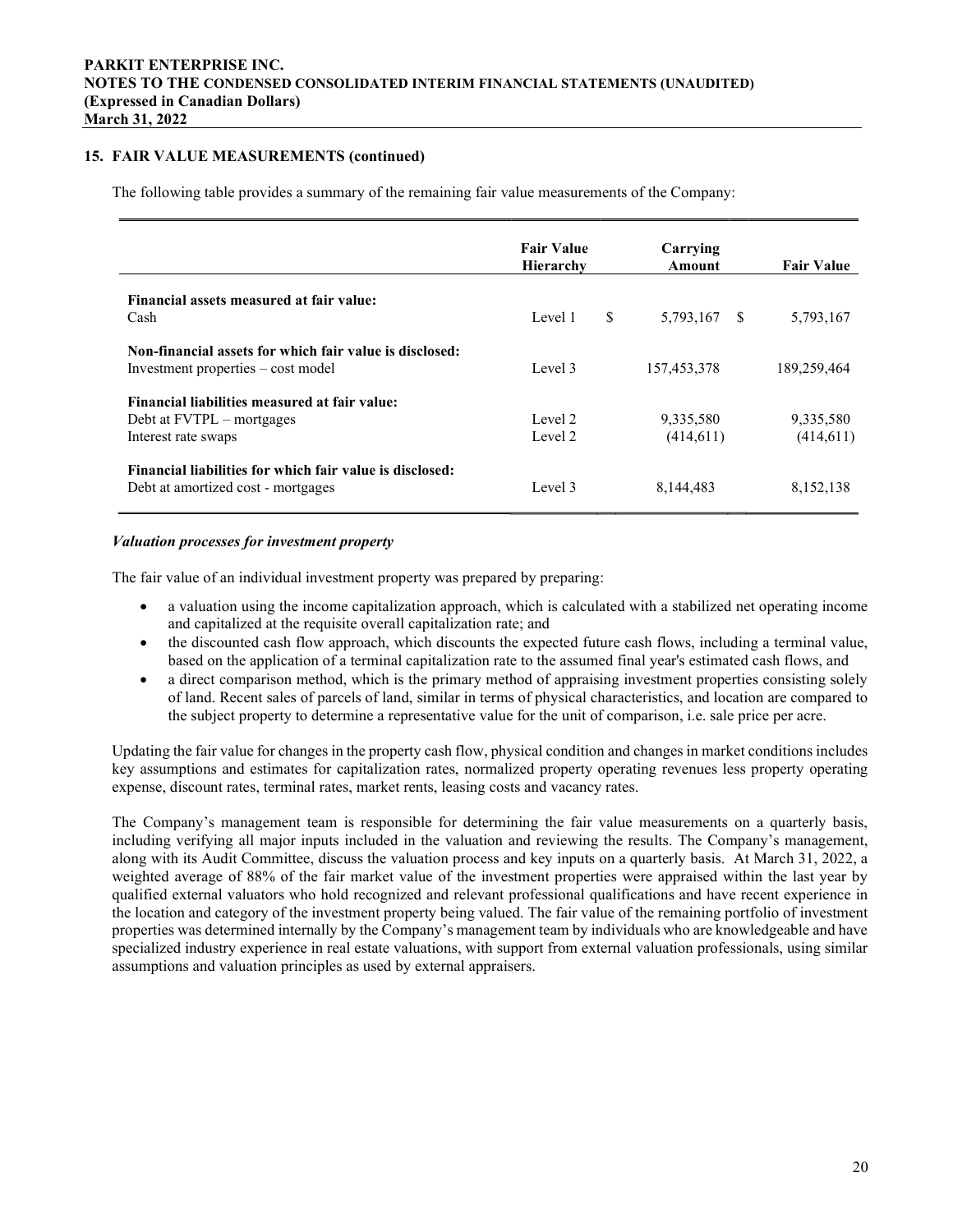#### 15. FAIR VALUE MEASUREMENTS (continued)

The significant and unobservable level 3 valuations metrics used in the methods at March 31, 2022 are set out in the table below for investment properties consisting of land and building:

|                                                                              | Range $(\% )$                  | Weighted Average (%) |
|------------------------------------------------------------------------------|--------------------------------|----------------------|
| Income capitalization method<br>Stabilized capitalization rate               | 3.90-6.37                      | 4.87                 |
| Discounted cash flow method<br>Terminal capitalization rate<br>Discount rate | $4.00 - 6.50$<br>$4.65 - 6.75$ | 5.23<br>5.79         |

Sensitivities on assumptions:

Generally, under the income capitalization method, an increase in stabilized net operating income will result in an increase in the fair value of an investment property, and an increase in the stabilized capitalization rate will result in a decrease to the fair value of the investment property.

Generally, under the discounted cash flow method, an increase in discount rate and terminal capitalization rate will result in a decrease to the fair value of an investment property.

Changes in the capitalization rates and discount rates would result in a change to the fair value of the investment properties as set out below as at March 31, 2022:

|                                                 | (Decrease)/Increase |             |
|-------------------------------------------------|---------------------|-------------|
| Income capitalization method                    |                     |             |
| Weighted average stabilized capitalization rate |                     |             |
| 25-basis point increase                         | \$                  | (8,495,147) |
| 25-basis point decrease                         |                     | 10,063,518  |
| Discounted cash flow method                     |                     |             |
| Weighted average terminal capitalization rate:  |                     |             |
| 25-basis point increase                         |                     | (5,271,759) |
| 25-basis point decrease                         |                     | 5,831,285   |
| Weighted average discount rate:                 |                     |             |
| 25-basis point increase                         |                     | (3,425,058) |
| 25-basis point decrease                         |                     | 3,509,279   |

## Valuation processes for financial liabilities measured at FVTPL

The fair value of the mortgages with interest rate swaps are held at FVTPL. For mortgages which contain swaps, as the interest rate on the facilities fluctuates with changes in market rates, debt and the swap work to offset any changes in effective interest rate, which effectively creates a fixed rate mortgage. The fair value of the mortgages is equivalent to a) the fair value of the interest rate swap based on the present value of the estimated cash flows determined using observable yield curves and b) the fair value of the underlying debt instrument. The Company computes the fair value analyzing both the debt and swap instrument together as one financial instrument.

#### Valuation processes for financial liabilities measured at amortized cost

The fair value of the fixed rate mortgages held at amortized cost are determined by discounting the expected cash flows each mortgage using market discount rates. The discount rates are determined using the Government of Canada benchmark bond yield for instruments of similar maturity adjusted for the Company's specific credit risk. In determining the adjustment for credit risk, the Company considers market conditions, the fair value of the investment properties that the mortgages are secured by and other indicators of the Company's creditworthiness. As a result, these measurements are classified as Level 3 in the fair value hierarchy.